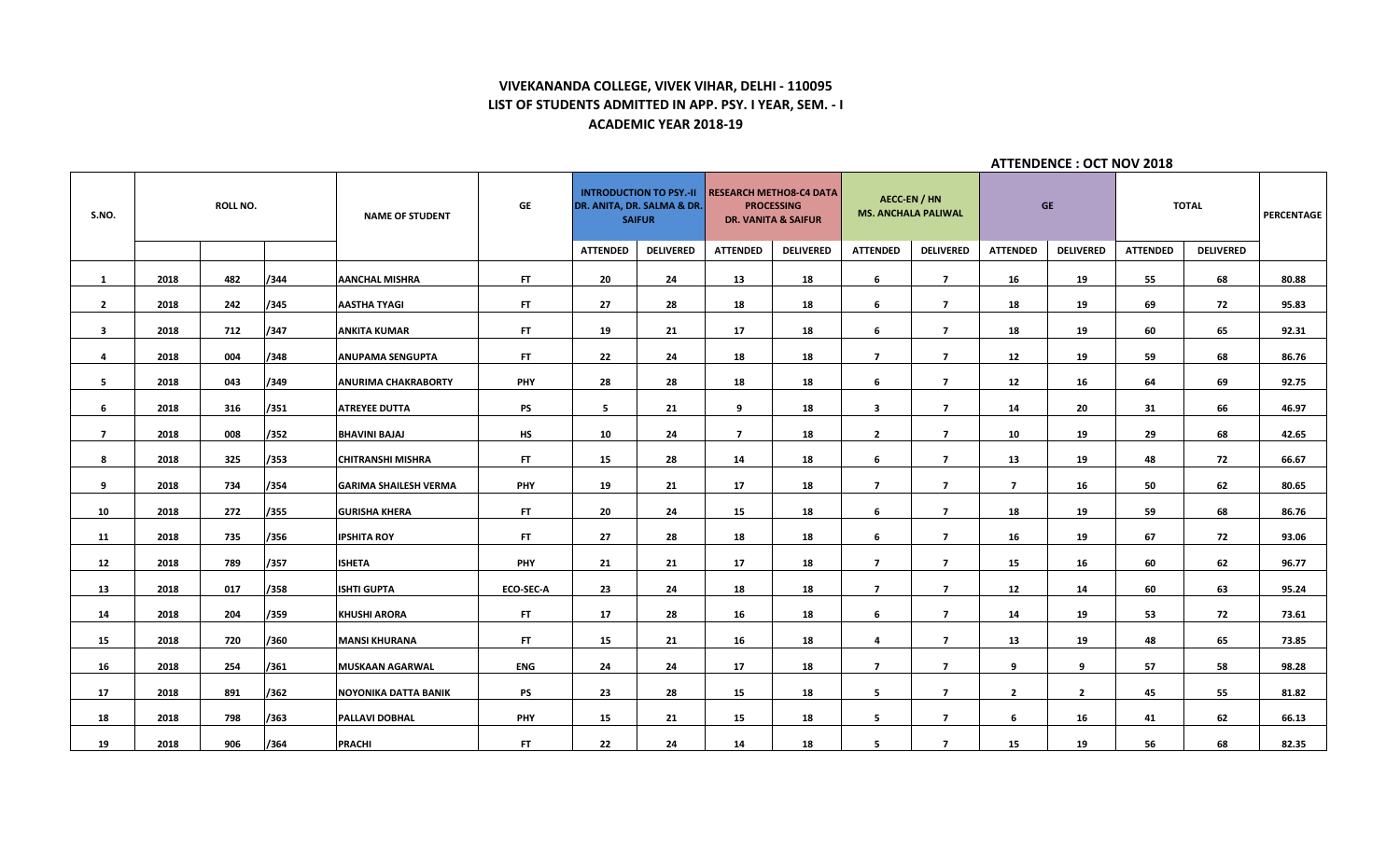# **LIST OF STUDENTS ADMITTED IN APP. PSY. I YEAR, SEM. - I ACADEMIC YEAR 2018-19**

| S.NO. |      | <b>ROLL NO.</b> |      | <b>NAME OF STUDENT</b> | <b>GE</b>        |                 | <b>INTRODUCTION TO PSY.-II</b><br>DR. ANITA, DR. SALMA & DR.<br><b>SAIFUR</b> |                 | <b>RESEARCH METHOS-C4 DATA</b><br><b>PROCESSING</b><br><b>DR. VANITA &amp; SAIFUR</b> |                 | <b>AECC-EN / HN</b><br><b>MS. ANCHALA PALIWAL</b> |                 | <b>GE</b>        |                 | <b>TOTAL</b>     | <b>PERCENTAGE</b> |
|-------|------|-----------------|------|------------------------|------------------|-----------------|-------------------------------------------------------------------------------|-----------------|---------------------------------------------------------------------------------------|-----------------|---------------------------------------------------|-----------------|------------------|-----------------|------------------|-------------------|
|       |      |                 |      |                        |                  | <b>ATTENDED</b> | <b>DELIVERED</b>                                                              | <b>ATTENDED</b> | <b>DELIVERED</b>                                                                      | <b>ATTENDED</b> | <b>DELIVERED</b>                                  | <b>ATTENDED</b> | <b>DELIVERED</b> | <b>ATTENDED</b> | <b>DELIVERED</b> |                   |
| 20    | 2018 | 685             | /365 | <b>PREETI MEHRA</b>    | <b>CS</b>        | 27              | 28                                                                            | 17              | 18                                                                                    | $\overline{7}$  | $\overline{7}$                                    | 20              | 21               | 71              | 74               | 95.95             |
| 21    | 2018 | 760             | /366 | <b>PRIYA YADAV</b>     | <b>PHY</b>       | 19              | 21                                                                            | 18              | 18                                                                                    | 4               | $\overline{7}$                                    | 13              | 16               | 54              | 62               | 87.10             |
| 22    | 2018 | 677             | /367 | <b>RASHMI BHAMANIA</b> | <b>PS</b>        | 16              | 24                                                                            | 15              | 18                                                                                    | 4               | $\overline{7}$                                    | 18              | 20               | 53              | 69               | 76.81             |
| 23    | 2018 | 317             | /368 | <b>RITIKA</b>          | FT.              | 28              | 28                                                                            | 17              | 18                                                                                    | $\overline{7}$  | $\overline{7}$                                    | 13              | 19               | 65              | 72               | 90.28             |
| 24    | 2018 | 308             | /369 | <b>SAJAL</b>           | FT.              | 20              | 21                                                                            | 16              | 18                                                                                    | 6               | $\overline{7}$                                    | 14              | 19               | 56              | 65               | 86.15             |
| 25    | 2018 | 815             | /370 | <b>SAMIKSHA SHARMA</b> | FT.              | 11              | 24                                                                            | 14              | 18                                                                                    | 6               | $\overline{7}$                                    | 11              | 19               | 42              | 68               | 61.76             |
| 26    | 2018 | 721             | /371 | <b>SANYA THAKUR</b>    | <b>PS</b>        | 24              | 28                                                                            | 15              | 18                                                                                    | 5               | $\overline{7}$                                    | $\overline{2}$  | $\overline{2}$   | 46              | 55               | 83.64             |
| 27    | 2018 | 846             | /372 | <b>SHIPALI</b>         | <b>PS</b>        | 11              | 21                                                                            | $\overline{7}$  | 18                                                                                    | $\mathbf{2}$    | $\overline{ }$                                    | 5               | 20               | 25              | 66               | 37.88             |
| 28    | 2018 | 601             | /374 | <b>SURBHI SHARMA</b>   | <b>ECO-SEC-A</b> | 16              | 24                                                                            | 12              | 18                                                                                    | 6               | $\overline{7}$                                    | $\overline{7}$  | 14               | 41              | 63               | 65.08             |
| 29    | 2018 | 274             | /375 | <b>UDISHA MERWAL</b>   | FT.              | 18              | 28                                                                            | 15              | 18                                                                                    | $\overline{7}$  | $\overline{7}$                                    | 12              | 19               | 52              | 72               | 72.22             |
| 30    | 2018 | 531             | /376 | <b>URJA ROHILLA</b>    | FT.              | 13              | 21                                                                            | 16              | 18                                                                                    | 3               | $\overline{ }$                                    | 14              | 19               | 46              | 65               | 70.77             |
| 31    | 2018 | 486             | /379 | YASHITA SAREEN         | FT.              | 16              | 19                                                                            | 12              | 18                                                                                    | 4               | $\overline{ }$                                    | $\mathbf{0}$    | 19               | 32              | 63               | 50.79             |
| 32    | 2018 | 974             | 726  | <b>SAIJAL VERMA</b>    | <b>PHY</b>       | 18              | 28                                                                            | 14              | 18                                                                                    | 5               | $\overline{ }$                                    | 9               | 16               | 46              | 69               | 66.67             |

**ATTENDENCE : OCT NOV 2018**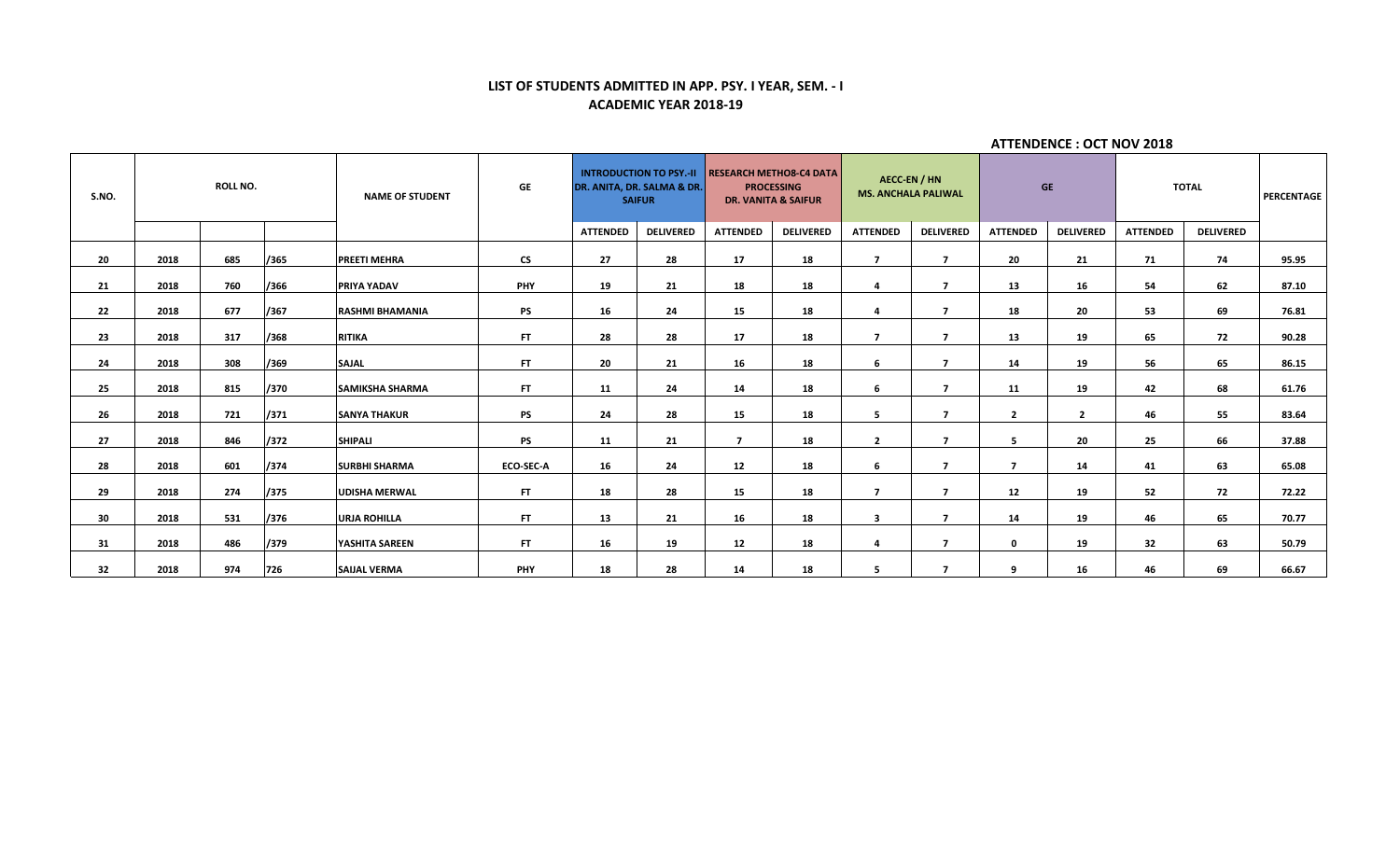# **VIVEKANANDA COLLEGE, VIVEK VIHAR, DELHI - 110095 LIST OF STUDENTS ADMITTED IN B.COM.(H) I YEAR, SEM. - I ACADEMIC YEAR 2018-19**

| S.NO.          |      | <b>ROLL NO.</b> |      | <b>NAME OF STUDENT</b>  | <b>AECC-HN/EN</b> | SEC-A/B | <b>GENERIC</b>   | <b>ATTENDED</b> | <b>CORPORATE LAW</b><br><b>DR. RANJEETA</b><br><b>DELIVERED</b> | <b>ATTENDED</b> | <b>FINANACIAL ACCOUNTINGS</b><br><b>SEC-A-MRS. MEENAKSHI &amp;</b><br><b>SHIKHA</b><br>SEC- B -DR. PAVAN GUPTA &<br><b>DELIVERED</b> | <b>ATTENDED</b> | AECC -EN/ HN<br><b>MR. YUMNAM</b><br><b>DELIVERED</b> | <b>ATTENDED</b> | <b>GE</b><br><b>DELIVERED</b> | <b>ATTENDED</b> | <b>TOTAL</b><br><b>DELIVERED</b> | PERCENTAGE |
|----------------|------|-----------------|------|-------------------------|-------------------|---------|------------------|-----------------|-----------------------------------------------------------------|-----------------|--------------------------------------------------------------------------------------------------------------------------------------|-----------------|-------------------------------------------------------|-----------------|-------------------------------|-----------------|----------------------------------|------------|
|                |      |                 |      |                         |                   |         |                  |                 |                                                                 |                 |                                                                                                                                      |                 |                                                       |                 |                               |                 |                                  |            |
| $\mathbf{1}$   | 2018 | 474             | /279 | <b>AARTI PANWAR</b>     | EN                | SEC-A   | ECO-SEC-A        | $\overline{2}$  | 9                                                               | 6               | 18                                                                                                                                   | $\overline{2}$  | 14                                                    | 4               | 15                            | 14              | 56                               | 25.00      |
| $\overline{2}$ | 2018 | 709             | /280 | <b>AASHI JINDAL</b>     | EN                | SEC-A   | ECO-SEC-A        | $\overline{7}$  | 9                                                               | 11              | 18                                                                                                                                   | 9               | 14                                                    | 13              | 15                            | 40              | 56                               | 71.43      |
| $\mathbf{3}$   | 2018 | 879             | /281 | <b>AAYUSHI YADAV</b>    | EN                | SEC-A   | <b>ECO-SEC-A</b> | 8               | 9                                                               | 14              | 18                                                                                                                                   | $\overline{7}$  | 14                                                    | 12              | 15                            | 41              | 56                               | 73.21      |
| 4              | 2018 | 506             | /282 | <b>ABHILASHA AZAD</b>   | EN                | SEC-A   | ECO-SEC-A        | 8               | 9                                                               | 14              | 18                                                                                                                                   | 5               | 14                                                    | 12              | 15                            | 39              | 56                               | 69.64      |
| 5              | 2018 | 766             | /283 | <b>ADITI GARG</b>       | EN                | SEC-A   | <b>ECO-SEC-A</b> | 8               | 9                                                               | 17              | 18                                                                                                                                   | 10              | 14                                                    | 13              | 15                            | 48              | 56                               | 85.71      |
| 6              | 2018 | 773             | /286 | <b>BHARTI</b>           | EN                | SEC-A   | <b>ECO-SEC-A</b> | 9               | 9                                                               | 17              | 18                                                                                                                                   | 11              | 14                                                    | 15              | 15                            | 52              | 56                               | 92.86      |
| 7 <sup>7</sup> | 2018 | 895             | /288 | <b>DEEKSHA SETH</b>     | EN                | SEC-A   | <b>ECO-SEC-A</b> | 9               | 9                                                               | 16              | 18                                                                                                                                   | 9               | 14                                                    | 14              | 15                            | 48              | 56                               | 85.71      |
| 8              | 2018 | 245             | /289 | <b>DISHA AGGARWAL</b>   | EN                | SEC-A   | ECO-SEC-A        | 9               | 9                                                               | 17              | 18                                                                                                                                   | 10              | 14                                                    | 14              | 15                            | 50              | 56                               | 89.29      |
| 9              | 2018 | 692             | /291 | <b>HARSHITA KHANNA</b>  | EN                | SEC-A   | ECO-SEC-A        | 6               | 9                                                               | 13              | 18                                                                                                                                   | 10              | 14                                                    | 13              | 15                            | 42              | 56                               | 75.00      |
| 10             | 2018 | 348             | /292 | <b>HARSHITA RAWAT</b>   | EN                | SEC-A   | <b>ECO-SEC-A</b> | $\overline{7}$  | 9                                                               | 14              | 18                                                                                                                                   | 8               | 14                                                    | 13              | 15                            | 42              | 56                               | 75.00      |
| 11             | 2018 | 892             | /293 | <b>HIMANI CHANNA</b>    | EN                | SEC-A   | <b>ECO-SEC-A</b> | 8               | 9                                                               | 16              | 17                                                                                                                                   | 8               | 14                                                    | 13              | 15                            | 45              | 55                               | 81.82      |
| 12             | 2018 | 927             | /294 | <b>HIMANSHI AGARWAL</b> | EN                | SEC-A   | <b>ECO-SEC-A</b> | 9               | 9                                                               | 17              | 17                                                                                                                                   | 9               | 14                                                    | 12              | 15                            | 47              | 55                               | 85.45      |
| 13             | 2018 | 342             | /295 | <b>ISHIKA AGGARWAL</b>  | EN                | SEC-A   | <b>ECO-SEC-A</b> | 6               | 9                                                               | 10              | 17                                                                                                                                   | 5               | 14                                                    | 11              | 15                            | 32              | 55                               | 58.18      |
| 14             | 2018 | 926             | /297 | <b>ISHIKA JAIN</b>      | <b>EN</b>         | SEC-A   | <b>ECO-SEC-A</b> | 8               | 9                                                               | 14              | 17                                                                                                                                   | - 6             | 14                                                    | 12              | 15                            | 40              | 55                               | 72.73      |
| 15             | 2018 | 910             | /298 | <b>JYOTI RAWAT</b>      | EN                | SEC-A   | ECO-SEC-A        | $\overline{7}$  | 9                                                               | 16              | 17                                                                                                                                   | 10              | 14                                                    | 12              | 15                            | 45              | 55                               | 81.82      |
| 16             | 2018 | 921             | /299 | <b>KALASH JAISWAL</b>   | EN                | SEC-A   | ECO-SEC-A        | 8               | 9                                                               | 17              | 17                                                                                                                                   | 10              | 14                                                    | 13              | 15                            | 48              | 55                               | 87.27      |
| 17             | 2018 | 542             | /300 | <b>KARISHMA AGARWAL</b> | EN                | SEC-A   | ECO-SEC-A        | $\overline{7}$  | 9                                                               | 12              | 17                                                                                                                                   | 6               | 14                                                    | 11              | 15                            | 36              | 55                               | 65.45      |
| 18             | 2018 | 909             | /301 | <b>KIRTI JAIN</b>       | EN                | SEC-A   | ECO-SEC-A        | $\overline{7}$  | 9                                                               | 16              | 17                                                                                                                                   | 8               | 14                                                    | 12              | 15                            | 43              | 55                               | 78.18      |
| 19             | 2018 | 596             | /302 | <b>KOMAL AGARWAL</b>    | EN                | SEC-A   | <b>ECO-SEC-A</b> | 8               | 9                                                               | 15              | 17                                                                                                                                   | 5               | 14                                                    | 12              | 15                            | 40              | 55                               | 72.73      |
| 20             | 2018 | 881             | /303 | <b>MANSI RAWAT</b>      | EN                | SEC-A   | ECO-SEC-A        | 9               | 9                                                               | 16              | 17                                                                                                                                   | $\overline{7}$  | 14                                                    | 12              | 15                            | 44              | 55                               | 80.00      |
| 21             | 2018 | 878             | /304 | <b>MEDHAVI TYAGI</b>    | EN                | SEC-A   | ECO-SEC-A        | 8               | 9                                                               | 15              | 17                                                                                                                                   | 10              | 14                                                    | 11              | 15                            | 44              | 55                               | 80.00      |
| 22             | 2018 | 416             |      | /305 MINI JAIN          | EN                | SEC-A   | <b>ECO-SEC-A</b> | 8               | 9                                                               | 16              | 17                                                                                                                                   | 9               | 14                                                    | 13              | 15                            | 46              | 55                               | 83.64      |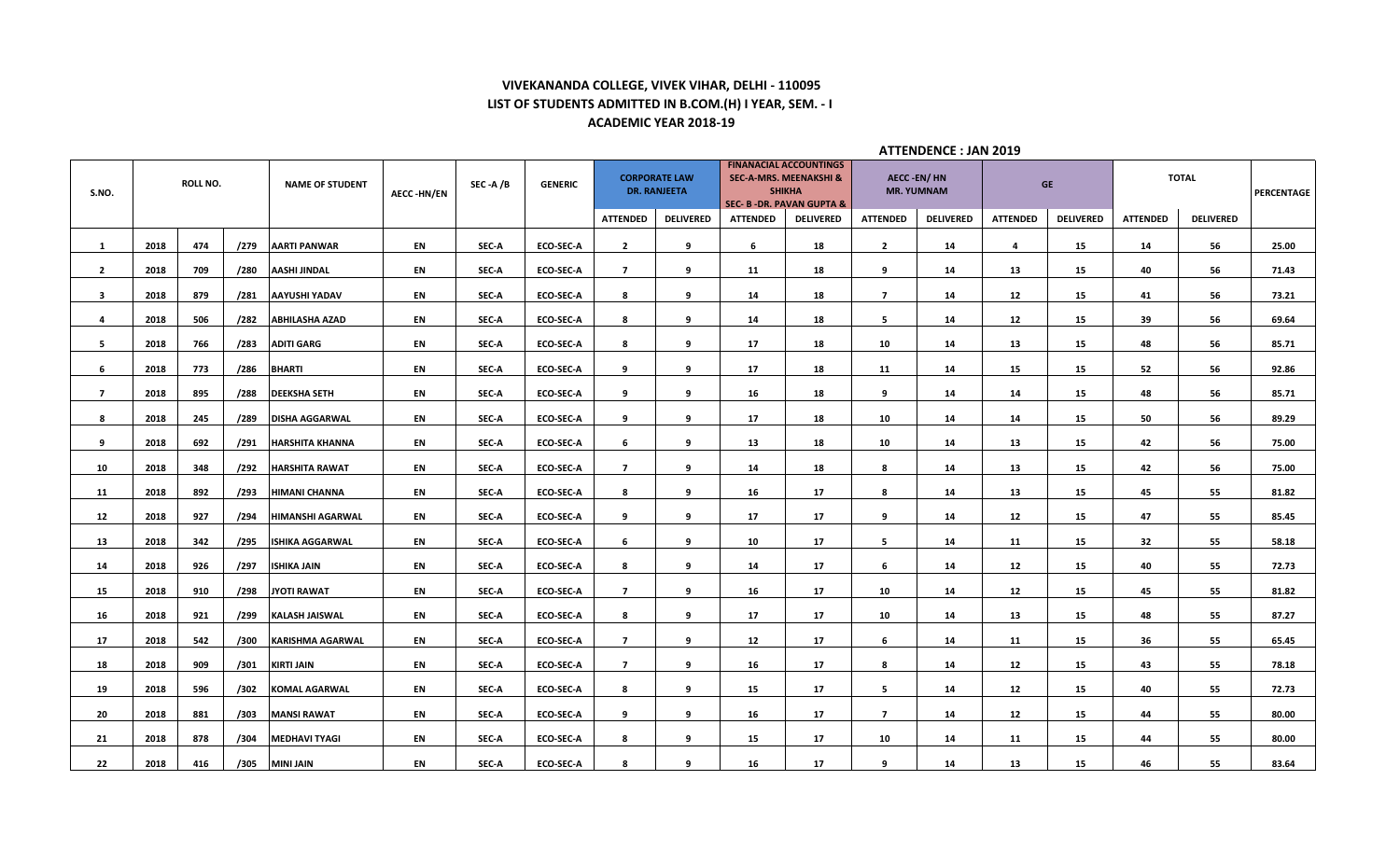# **LIST OF STUDENTS ADMITTED IN B.COM.(H) I YEAR, SEM. - I ACADEMIC YEAR 2018-19**

|       |          |     |                        |                       |           |                |                  |                                             |                  |                                                                                                                            |                  |                                   | ATTENDENCE . JAN 2013 |                 |                  |                 |                  |       |
|-------|----------|-----|------------------------|-----------------------|-----------|----------------|------------------|---------------------------------------------|------------------|----------------------------------------------------------------------------------------------------------------------------|------------------|-----------------------------------|-----------------------|-----------------|------------------|-----------------|------------------|-------|
| S.NO. | ROLL NO. |     | <b>NAME OF STUDENT</b> | <b>AECC-HN/EN</b>     | SEC -A /B | <b>GENERIC</b> |                  | <b>CORPORATE LAW</b><br><b>DR. RANJEETA</b> |                  | <b>FINANACIAL ACCOUNTINGS</b><br><b>SEC-A-MRS. MEENAKSHI &amp;</b><br><b>SHIKHA</b><br><b>SEC- B-DR. PAVAN GUPTA &amp;</b> |                  | AECC -EN/ HN<br><b>MR. YUMNAM</b> |                       | <b>GE</b>       |                  | <b>TOTAL</b>    | PERCENTAGE       |       |
|       |          |     |                        |                       |           |                |                  | <b>ATTENDED</b>                             | <b>DELIVERED</b> | <b>ATTENDED</b>                                                                                                            | <b>DELIVERED</b> | <b>ATTENDED</b>                   | <b>DELIVERED</b>      | <b>ATTENDED</b> | <b>DELIVERED</b> | <b>ATTENDED</b> | <b>DELIVERED</b> |       |
| 23    | 2018     | 741 | /306                   | <b>MONIKA</b>         | EN        | SEC-A          | <b>ECO-SEC-A</b> | 9                                           | 9                | 16                                                                                                                         | 17               | 11                                | 14                    | 13              | 15               | 49              | 55               | 89.09 |
| 24    | 2018     | 905 | /307                   | NAMRTA SHARMA         | EN        | SEC-A          | <b>ECO-SEC-A</b> | 6                                           | 9                | 11                                                                                                                         | 17               | 4                                 | 14                    | 8               | 15               | 29              | 55               | 52.73 |
| 25    | 2018     | 102 | /308                   | <b>NEHA</b>           | EN        | SEC-A          | <b>ECO-SEC-A</b> | 5                                           | 9                | $\overline{7}$                                                                                                             | 17               | 4                                 | 14                    | 8               | 15               | 24              | 55               | 43.64 |
| 26    | 2018     | 015 | /309                   | NIHARIKA NAGPAL       | EN        | SEC-A          | <b>ECO-SEC-A</b> | 9                                           | 9                | 14                                                                                                                         | 17               | 10                                | 14                    | 15              | 15               | 48              | 55               | 87.27 |
| 27    | 2018     | 893 | /310                   | NIKITA CHOUDHARY      | EN        | SEC-A          | <b>ECO-SEC-A</b> | 9                                           | 9                | 12                                                                                                                         | 17               | 9                                 | 14                    | 12              | 15               | 42              | 55               | 76.36 |
| 28    | 2018     | 880 | /311                   | <b>NISHTHA</b>        | EN        | SEC-A          | <b>ECO-SEC-A</b> | 8                                           | 9                | 16                                                                                                                         | 17               | 10                                | 14                    | 13              | 15               | 47              | 55               | 85.45 |
| 29    | 2018     | 951 | 706                    | <b>KANNU PRIYA</b>    | EN        | SEC-A          | <b>ECO-SEC-A</b> | 8                                           | 9                | 13                                                                                                                         | 17               | 5                                 | 14                    | 8               | 15               | 34              | 55               | 61.82 |
| 30    | 2018     | 959 | 715                    | <b>PARUL</b>          | EN        | SEC-A          | <b>ECO-SEC-A</b> | 4                                           | 9                | 5                                                                                                                          | 17               | 4                                 | 14                    | 6               | 15               | 19              | 55               | 34.55 |
| 31    | 2018     | 922 | /312                   | <b>NISHTHA ARORA</b>  | EN        | SEC-B          | <b>ECO-SEC-B</b> |                                             |                  | 10                                                                                                                         | 12               | 8                                 | 14                    | 9               | 14               | 27              | 40               | 67.50 |
| 32    | 2018     | 341 | /313                   | NITIKA SAINI          | EN        | SEC-B          | <b>ECO-SEC-B</b> |                                             |                  | 9                                                                                                                          | 12               | -6                                | 14                    | 11              | 14               | 26              | 40               | 65.00 |
| 33    | 2018     | 924 | /314                   | <b>PALAK BANSAL</b>   | EN        | SEC-B          | <b>ECO-SEC-B</b> |                                             |                  | 10                                                                                                                         | 12               | 10                                | 14                    | 13              | 14               | 33              | 40               | 82.50 |
| 34    | 2018     | 925 | /315                   | <b>PALAK SHARMA</b>   | EN        | SEC-B          | <b>ECO-SEC-B</b> |                                             |                  | 12                                                                                                                         | 12               | 11                                | 14                    | 13              | 14               | 36              | 40               | 90.00 |
| 35    | 2018     | 894 | /316                   | POONAM DHOUNDIYAL     | EN        | SEC-B          | <b>ECO-SEC-B</b> |                                             |                  | 12                                                                                                                         | 12               | 8                                 | 14                    | 10              | 14               | 30              | 40               | 75.00 |
| 36    | 2018     | 557 | /317                   | PRIYANSHI AGGARWAL    | EN        | SEC-B          | <b>ECO-SEC-B</b> |                                             |                  | 10                                                                                                                         | 12               | 6                                 | 14                    | 12              | 14               | 28              | 40               | 70.00 |
| 37    | 2018     | 800 | /318                   | <b>SABHYA NAYAR</b>   | EN        | SEC-B          | <b>ECO-SEC-B</b> |                                             |                  | 12                                                                                                                         | 12               | 10                                | 14                    | 13              | 14               | 35              | 40               | 87.50 |
| 38    | 2018     | 611 | /319                   | <b>SAKSHI</b>         | EN        | SEC-B          | <b>ECO-SEC-B</b> |                                             |                  | 6                                                                                                                          | 12               | $\overline{2}$                    | 14                    | 4               | 14               | 12              | 40               | 30.00 |
| 39    | 2018     | 686 | /320                   | <b>SAKSHI ALAN</b>    | EN        | SEC-B          | <b>ECO-SEC-B</b> |                                             |                  | 10                                                                                                                         | 12               | 11                                | 14                    | 12              | 14               | 33              | 40               | 82.50 |
| 40    | 2018     | 820 | /321                   | <b>SAKSHI MALIK</b>   | EN        | SEC-B          | <b>ECO-SEC-B</b> |                                             |                  | q                                                                                                                          | 12               | 4                                 | 14                    | 10              | 14               | 23              | 40               | 57.50 |
| 41    | 2018     | 323 | /322                   | <b>SAKSHI SINGH</b>   | EN        | SEC-B          | <b>ECO-SEC-B</b> |                                             |                  | 9                                                                                                                          | 12               | $\overline{7}$                    | 14                    | 12              | 14               | 28              | 40               | 70.00 |
| 42    | 2018     | 068 | /323                   | <b>SANJANA GAUTAM</b> | EN        | SEC-B          | <b>ECO-SEC-B</b> |                                             |                  | 11                                                                                                                         | 12               | 8                                 | 14                    | 12              | 14               | 31              | 40               | 77.50 |
| 43    | 2018     | 377 | /324                   | <b>SANYA GUPTA</b>    | EN        | SEC-B          | <b>ECO-SEC-B</b> |                                             |                  | q                                                                                                                          | 12               | $\overline{7}$                    | 14                    | 11              | 14               | 27              | 40               | 67.50 |
| 44    | 2018     | 583 | /325                   | <b>SHILPA JHA</b>     | EN        | SEC-B          | <b>ECO-SEC-B</b> |                                             |                  | 8                                                                                                                          | 12               | 8                                 | 14                    | 9               | 14               | 25              | 40               | 62.50 |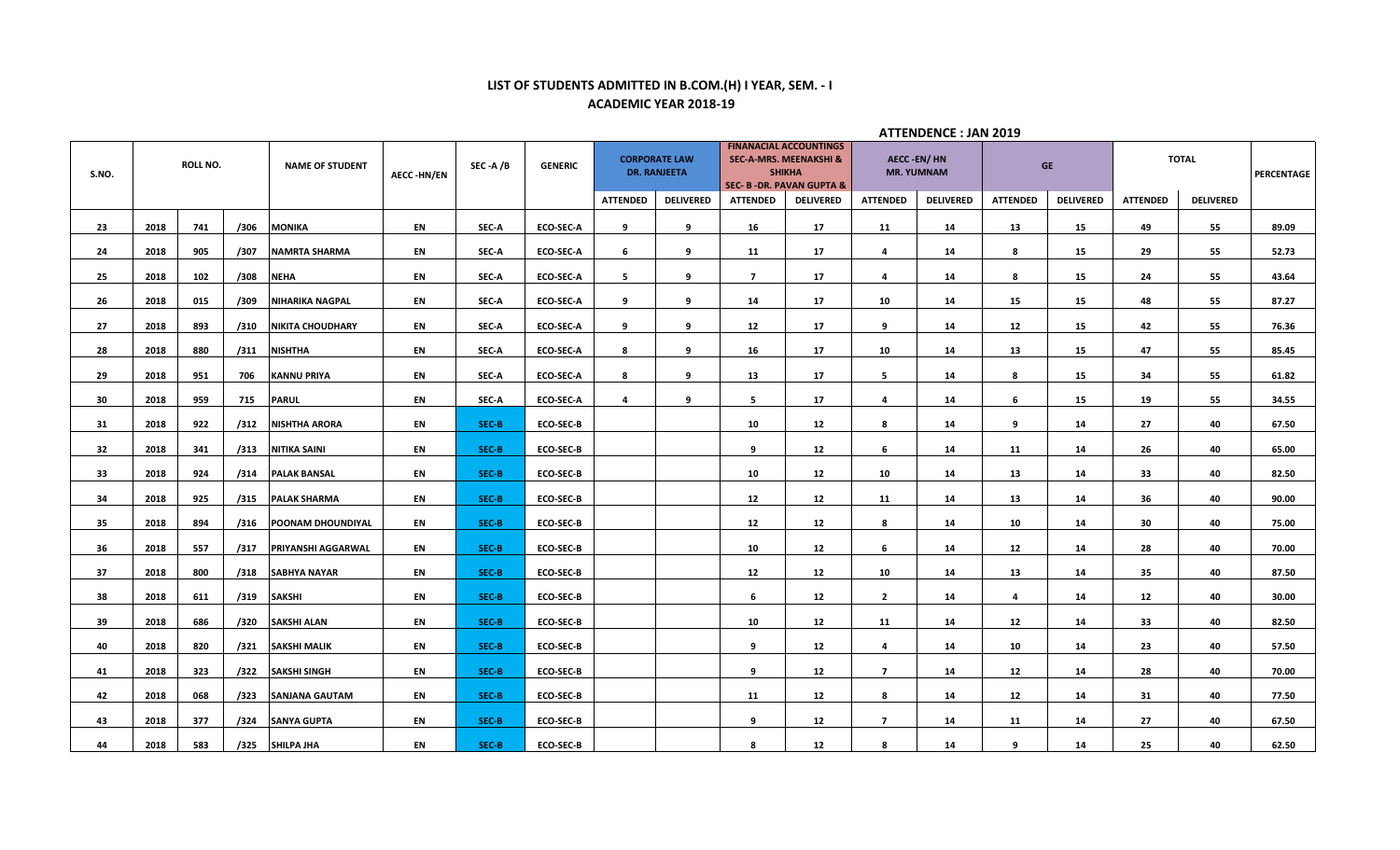# **LIST OF STUDENTS ADMITTED IN B.COM.(H) I YEAR, SEM. - I ACADEMIC YEAR 2018-19**

|       |      |                 |      |                           |                   |         |                  |                 |                                             |                 |                                                                                                                   |                                        | <b>ATTENDENCE: JAN 2019</b> |                 |                  |                 |                  |            |
|-------|------|-----------------|------|---------------------------|-------------------|---------|------------------|-----------------|---------------------------------------------|-----------------|-------------------------------------------------------------------------------------------------------------------|----------------------------------------|-----------------------------|-----------------|------------------|-----------------|------------------|------------|
| S.NO. |      | <b>ROLL NO.</b> |      | <b>NAME OF STUDENT</b>    | <b>AECC-HN/EN</b> | SEC-A/B | <b>GENERIC</b>   |                 | <b>CORPORATE LAW</b><br><b>DR. RANJEETA</b> |                 | <b>FINANACIAL ACCOUNTINGS</b><br><b>SEC-A-MRS. MEENAKSHI &amp;</b><br><b>SHIKHA</b><br>SEC- B - DR. PAVAN GUPTA & | <b>AECC-EN/HN</b><br><b>MR. YUMNAM</b> |                             |                 | <b>GE</b>        |                 | <b>TOTAL</b>     | PERCENTAGE |
|       |      |                 |      |                           |                   |         |                  | <b>ATTENDED</b> | <b>DELIVERED</b>                            | <b>ATTENDED</b> | <b>DELIVERED</b>                                                                                                  | <b>ATTENDED</b>                        | <b>DELIVERED</b>            | <b>ATTENDED</b> | <b>DELIVERED</b> | <b>ATTENDED</b> | <b>DELIVERED</b> |            |
| 45    | 2018 | 923             | /326 | <b>SHIVANI</b>            | EN                | SEC-B   | <b>ECO-SEC-B</b> |                 |                                             | 12              | 12                                                                                                                | 11                                     | 14                          | 12              | 14               | 35              | 40               | 87.50      |
| 46    | 2018 | 678             | /327 | <b>SHIVANI DHADWAL</b>    | EN                | SEC-B   | <b>ECO-SEC-B</b> |                 |                                             | 12              | 12                                                                                                                | 12                                     | 14                          | 12              | 14               | 36              | 40               | 90.00      |
| 47    | 2018 | 757             | /328 | <b>SHIVANI KUMARI</b>     | EN                | SEC-B   | <b>ECO-SEC-B</b> |                 |                                             | 12              | 12                                                                                                                | 9                                      | 14                          | 11              | 14               | 32              | 40               | 80.00      |
| 48    | 2018 | 526             | /329 | <b>SHIVANI RAJ PANDIT</b> | EN                | SEC-B   | <b>ECO-SEC-B</b> |                 |                                             | 11              | 12                                                                                                                | 9                                      | 14                          | 13              | 14               | 33              | 40               | 82.50      |
| 49    | 2018 | 026             | /330 | <b>SONAKSHI GARG</b>      | EN                | SEC-B   | <b>ECO-SEC-B</b> |                 |                                             | 12              | 12                                                                                                                | 9                                      | 14                          | 11              | 14               | 32              | 40               | 80.00      |
| 50    | 2018 | 748             | /332 | <b>SRISHTI UNIYAL</b>     | EN                | SEC-B   | <b>ECO-SEC-B</b> |                 |                                             | 9               | 12                                                                                                                | $\overline{7}$                         | 14                          | 11              | 14               | 27              | 40               | 67.50      |
| 51    | 2018 | 900             | /334 | <b>SUNIDHI TYAGI</b>      | EN                | SEC-B   | <b>ECO-SEC-B</b> |                 |                                             | 11              | 12                                                                                                                | $\overline{7}$                         | 14                          | 9               | 14               | 27              | 40               | 67.50      |
| 52    | 2018 | 903             | /335 | <b>SWATI GOYAL</b>        | EN                | SEC-B   | <b>ECO-SEC-B</b> |                 |                                             | 10              | 12                                                                                                                | 11                                     | 14                          | 13              | 14               | 34              | 40               | 85.00      |
| 53    | 2018 | 896             | /336 | <b>TANVI JAIN</b>         | EN                | SEC-B   | <b>ECO-SEC-B</b> |                 |                                             | 11              | 12                                                                                                                | 9                                      | 14                          | 13              | 14               | 33              | 40               | 82.50      |
| 54    | 2018 | 825             | /337 | <b>TANYA AGGARWAL</b>     | EN                | SEC-B   | <b>ECO-SEC-B</b> |                 |                                             | $\overline{7}$  | 12                                                                                                                | 8                                      | 14                          | 10              | 14               | 25              | 40               | 62.50      |
| 55    | 2018 | 290             | /338 | <b>TANYA GOEL</b>         | EN                | SEC-B   | <b>ECO-SEC-B</b> |                 |                                             | 12              | 12                                                                                                                | 10                                     | 14                          | 10              | 14               | 32              | 40               | 80.00      |
| 56    | 2018 | 901             | /341 | <b>VANSHIKA AGARWAL</b>   | EN                | SEC-B   | <b>ECO-SEC-B</b> |                 |                                             | 11              | 12                                                                                                                | $\overline{7}$                         | 14                          | 10              | 14               | 28              | 40               | 70.00      |
| 57    | 2018 | 750             | /342 | YATI POLSTYA              | EN                | SEC-B   | <b>ECO-SEC-B</b> |                 |                                             | 6               | 12                                                                                                                | $\overline{a}$                         | 14                          | 9               | 14               | 19              | 40               | 47.50      |
| 58    | 2018 | 873             | /343 | YUKTI SHARMA              | EN                | SEC-B   | <b>ECO-SEC-B</b> |                 |                                             | 6               | 12                                                                                                                | 5                                      | 14                          | 12              | 14               | 23              | 40               | 57.50      |
| 59    | 2018 | 938             | 688  | <b>RAJ NANDANI</b>        | EN                | SEC-B   | <b>ECO-SEC-B</b> |                 |                                             | 6               | 12                                                                                                                | 6                                      | 14                          | 9               | 14               | 21              | 40               | 52.50      |
| 60    | 2018 | 944             | 702  | <b>PRIYANSHI GUPTA</b>    | EN                | SEC-B   | <b>ECO-SEC-B</b> |                 |                                             | 5               | 12                                                                                                                | $\overline{7}$                         | 14                          | 10              | 14               | 22              | 40               | 55.00      |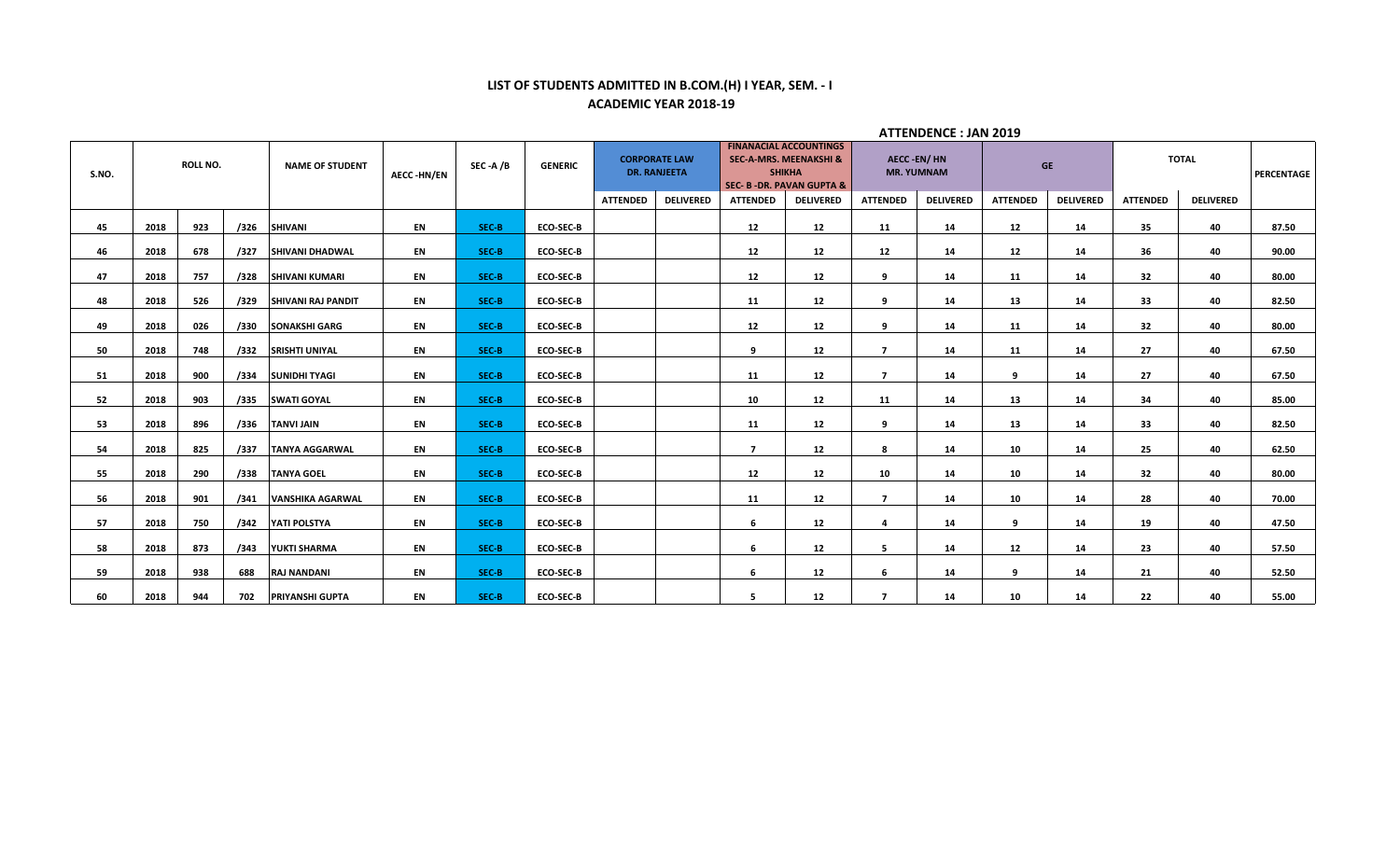# **VIVEKANANDA COLLEGE, VIVEK VIHAR, DELHI - 110095 LIST OF STUDENTS ADMITTED IN ENGLISH (H)I YEAR, SEM. - I ACADEMIC YEAR 2018-19**

| S.NO.          |      | <b>ROLL NO.</b> |      | <b>NAME OF STUDENT</b>  | <b>AECC-EN/HN</b> | GE               |                         | <b>INDINA WRITING IN ENG</b><br><b>DR. JYOTIKA &amp; DR. NALINI</b> |                 | <b>EUROPEAN CLASSICAL LIT</b><br><b>DR. JYOTIKA &amp; ABHISHEK</b> |                 | <b>AECC</b><br>DR. JYOTIKA -SEC-B |                 | <b>GE</b>        |                 | <b>TOTAL</b>     | PERCENTAGE |
|----------------|------|-----------------|------|-------------------------|-------------------|------------------|-------------------------|---------------------------------------------------------------------|-----------------|--------------------------------------------------------------------|-----------------|-----------------------------------|-----------------|------------------|-----------------|------------------|------------|
|                |      |                 |      |                         |                   |                  | <b>ATTENDED</b>         | <b>DELIVERED</b>                                                    | <b>ATTENDED</b> | <b>DELIVERED</b>                                                   | <b>ATTENDED</b> | <b>DELIVERED</b>                  | <b>ATTENDED</b> | <b>DELIVERED</b> | <b>ATTENDED</b> | <b>DELIVERED</b> |            |
| $\mathbf{1}$   | 2018 | 451             | /380 | <b>AAHANA VASHISTHA</b> | <b>EN-SEC-B</b>   | <b>PHY</b>       | $\mathbf 0$             | 16                                                                  |                 |                                                                    |                 |                                   | $\mathbf 0$     | 16               | $\mathbf 0$     | 32               | 0.00       |
| $\overline{2}$ | 2018 | 167             | /383 | <b>AKANKSHA GUPTA</b>   | <b>EN-SEC-B</b>   | <b>PHY</b>       | 1                       | 16                                                                  |                 |                                                                    |                 |                                   | 1               | 16               | $\overline{2}$  | 32               | 6.25       |
| $\mathbf{3}$   | 2018 | 282             | /384 | <b>AKANSHA KUMAR</b>    | <b>EN-SEC-B</b>   | <b>PHY</b>       | 8                       | 16                                                                  |                 |                                                                    |                 |                                   | $\overline{4}$  | 16               | 12              | 32               | 37.50      |
| 4              | 2018 | 459             | /385 | <b>ANITA MAHATO</b>     | <b>EN-SEC-B</b>   | HS               | 12                      | 16                                                                  |                 |                                                                    |                 |                                   | 17              | 19               | 29              | 35               | 82.86      |
| 5              | 2018 | 657             | /386 | <b>ANJALEE PAL</b>      | <b>EN-SEC-B</b>   | PS               | 10                      | 16                                                                  |                 |                                                                    |                 |                                   | 18              | 20               | 28              | 36               | 77.78      |
| 6              | 2018 | 315             | /387 | <b>ANJALI GIRISH</b>    | <b>EN-SEC-B</b>   | <b>PS</b>        | 15                      | 16                                                                  |                 |                                                                    |                 |                                   | 17              | 20               | 32              | 36               | 88.89      |
| $\overline{7}$ | 2018 | 162             | /388 | <b>ANJALI KUMARI</b>    | <b>EN-SEC-B</b>   | PS               | $\overline{\mathbf{3}}$ | 16                                                                  |                 |                                                                    |                 |                                   | 13              | 20               | 16              | 36               | 44.44      |
| 8              | 2018 | 007             | /390 | <b>APOORVA SHARMA</b>   | <b>EN-SEC-B</b>   | <b>ECO-SEC-A</b> | 14                      | 16                                                                  |                 |                                                                    |                 |                                   | 12              | 14               | 26              | 30               | 86.67      |
| 9              | 2018 | 265             | /391 | <b>ARCHANA RANI</b>     | <b>EN-SEC-B</b>   | FT.              | $\overline{\mathbf{3}}$ | 16                                                                  |                 |                                                                    |                 |                                   | 5               | 23               | 8               | 39               | 20.51      |
| 10             | 2018 | 130             | /392 | <b>BHUMIKA MAHATO</b>   | <b>EN-SEC-B</b>   | PHY              | 10                      | 16                                                                  |                 |                                                                    |                 |                                   | q               | 16               | 19              | 32               | 59.38      |
| 11             | 2018 | 364             | /393 | <b>CHALSI KHARI</b>     | <b>EN-SEC-B</b>   | <b>FT</b>        | 9                       | 16                                                                  |                 |                                                                    |                 |                                   | 19              | 23               | 28              | 39               | 71.79      |
| 12             | 2018 | 183             | /394 | <b>DEEPA</b>            | <b>EN-SEC-B</b>   | <b>ECO-SEC-A</b> | 13                      | 16                                                                  |                 |                                                                    |                 |                                   | 10              | 14               | 23              | 30               | 76.67      |
| 13             | 2018 | 157             | /395 | <b>DISHA JAIN</b>       | <b>EN-SEC-B</b>   | <b>FT</b>        | 14                      | 16                                                                  |                 |                                                                    |                 |                                   | 21              | 23               | 35              | 39               | 89.74      |
| 14             | 2018 | 449             | /396 | <b>ISHIKA SINGH</b>     | <b>EN-SEC-B</b>   | PS               | 12                      | 16                                                                  |                 |                                                                    |                 |                                   | 11              | 24               | 23              | 40               | 57.50      |
| 15             | 2018 | 080             | /397 | <b>KASHISH NAGPAL</b>   | <b>EN-SEC-B</b>   | COMM             | 8                       | 16                                                                  |                 |                                                                    |                 |                                   | 9               | 17               | 17              | 33               | 51.52      |
| 16             | 2018 | 851             | /398 | <b>KHUSHNUMA MALIK</b>  | <b>EN-SEC-B</b>   | HS               | 16                      | 16                                                                  |                 |                                                                    |                 |                                   | 18              | 19               | 34              | 35               | 97.14      |
| 17             | 2018 | 523             | /399 | <b>KIRTI RANA</b>       | <b>EN-SEC-B</b>   | <b>COMM</b>      | 13                      | 16                                                                  |                 |                                                                    |                 |                                   | 16              | 17               | 29              | 33               | 87.88      |
| 18             | 2018 | 843             | /400 | <b>KRISHIKA PURI</b>    | <b>EN-SEC-B</b>   | FT.              | 9                       | 16                                                                  |                 |                                                                    |                 |                                   | 19              | 23               | 28              | 39               | 71.79      |
| 19             | 2018 | 490             | /402 | <b>MANSI BISHT</b>      | <b>EN-SEC-B</b>   | COMM             | 11                      | 16                                                                  |                 |                                                                    |                 |                                   | 15              | 17               | 26              | 33               | 78.79      |
| 20             | 2018 | 250             | /403 | <b>MANSI GUPTA</b>      | <b>EN-SEC-B</b>   | PS               | 5                       | 16                                                                  |                 |                                                                    |                 |                                   | 15              | 20               | 20              | 36               | 55.56      |
| 21             | 2018 | 472             | /404 | <b>MANU SHIKHA</b>      | <b>EN-SEC-B</b>   | PS               | 11                      | 16                                                                  |                 |                                                                    |                 |                                   | 15              | 20               | 26              | 36               | 72.22      |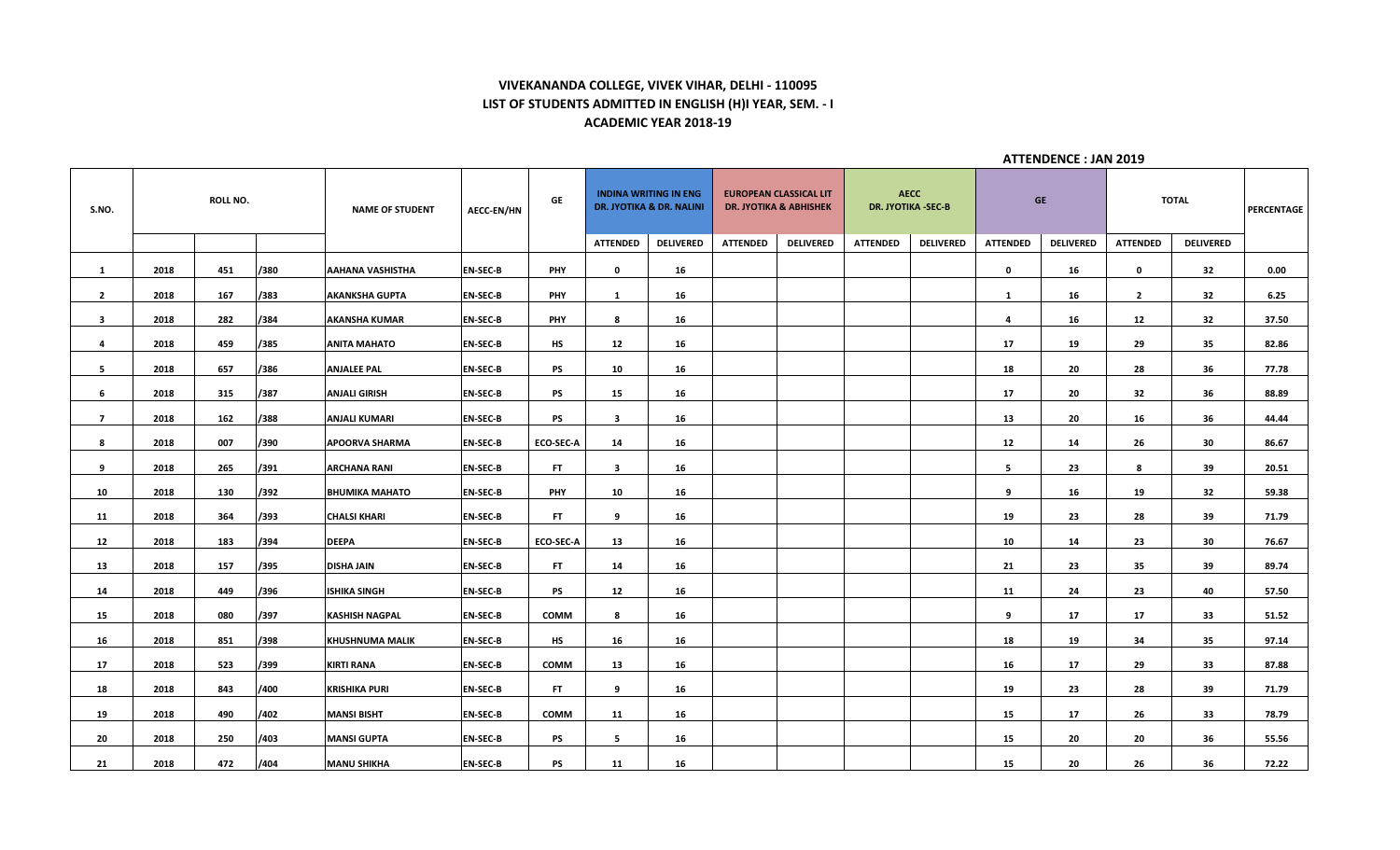#### **LIST OF STUDENTS ADMITTED IN ENGLISH (H)I YEAR, SEM. - I ACADEMIC YEAR 2018-19**

| S.NO. |      | <b>ROLL NO.</b> |      | <b>NAME OF STUDENT</b> | <b>AECC-EN/HN</b> | GE               |                 | <b>INDINA WRITING IN ENG</b><br>DR. JYOTIKA & DR. NALINI |                 | <b>EUROPEAN CLASSICAL LIT</b><br><b>DR. JYOTIKA &amp; ABHISHEK</b> | <b>AECC</b><br>DR. JYOTIKA - SEC-B |                  |                         | <b>GE</b>        |                 | TOTAL            | PERCENTAGE |
|-------|------|-----------------|------|------------------------|-------------------|------------------|-----------------|----------------------------------------------------------|-----------------|--------------------------------------------------------------------|------------------------------------|------------------|-------------------------|------------------|-----------------|------------------|------------|
|       |      |                 |      |                        |                   |                  | <b>ATTENDED</b> | <b>DELIVERED</b>                                         | <b>ATTENDED</b> | <b>DELIVERED</b>                                                   | <b>ATTENDED</b>                    | <b>DELIVERED</b> | <b>ATTENDED</b>         | <b>DELIVERED</b> | <b>ATTENDED</b> | <b>DELIVERED</b> |            |
| 22    | 2018 | 349             | /405 | <b>MRINALINI SINGH</b> | <b>EN-SEC-B</b>   | FT               | 11              | 16                                                       |                 |                                                                    |                                    |                  | 21                      | 23               | 32              | 39               | 82.05      |
| 23    | 2018 | 211             | /406 | <b>MUSKAN RAJ</b>      | <b>EN-SEC-B</b>   | <b>COMM</b>      | 14              | 16                                                       |                 |                                                                    |                                    |                  | 15                      | 17               | 29              | 33               | 87.88      |
| 24    | 2018 | 467             | /407 | <b>MUSKAN VERMA</b>    | <b>EN-SEC-B</b>   | ECO-SEC-A        | 9               | 16                                                       |                 |                                                                    |                                    |                  | 9                       | 14               | 18              | 30               | 60.00      |
| 25    | 2018 | 481             | /408 | <b>NITIKA GOEL</b>     | <b>EN-SEC-B</b>   | <b>ECO-SEC-A</b> | 8               | 16                                                       |                 |                                                                    |                                    |                  | 9                       | 14               | 17              | 30               | 56.67      |
| 26    | 2018 | 057             | /409 | NITIKA JAIN            | <b>EN-SEC-B</b>   | <b>COMM</b>      | 12              | 16                                                       |                 |                                                                    |                                    |                  | 12                      | 17               | 24              | 33               | 72.73      |
| 27    | 2018 | 138             | /410 | <b>POURUSHI PUNDIL</b> | <b>EN-SEC-B</b>   | <b>PHY</b>       | 14              | 17                                                       |                 |                                                                    |                                    |                  | 11                      | 16               | 25              | 33               | 75.76      |
| 28    | 2018 | 514             | /411 | <b>PRACHI</b>          | <b>EN-SEC-B</b>   | <b>PHY</b>       | 17              | 17                                                       |                 |                                                                    |                                    |                  | 16                      | 16               | 33              | 33               | 100.00     |
| 29    | 2018 | 249             | /413 | <b>PREETI KUMARI</b>   | <b>EN-SEC-B</b>   | <b>PS</b>        | 13              | 17                                                       |                 |                                                                    |                                    |                  | 17                      | 20               | 30              | 37               | 81.08      |
| 30    | 2018 | 368             | /414 | <b>RIYA KANOJIA</b>    | <b>EN-SEC-B</b>   | <b>PS</b>        | 14              | 17                                                       |                 |                                                                    |                                    |                  | 16                      | 20               | 30              | 37               | 81.08      |
| 31    | 2018 | 220             | /416 | <b>SAKSHI AGARWAL</b>  | <b>EN-SEC-B</b>   | <b>COMM</b>      | 10              | 17                                                       |                 |                                                                    |                                    |                  | 11                      | 17               | 21              | 34               | 61.76      |
| 32    | 2018 | 790             | /417 | <b>SAKSHI CHIB</b>     | <b>EN-SEC-B</b>   | <b>COMM</b>      | 1               | 17                                                       |                 |                                                                    |                                    |                  | 1                       | 17               | $\overline{2}$  | 34               | 5.88       |
| 33    | 2018 | 139             | /418 | <b>SHALINI SINGH</b>   | <b>EN-SEC-B</b>   | <b>COMM</b>      | 11              | 17                                                       |                 |                                                                    |                                    |                  | 8                       | 17               | 19              | 34               | 55.88      |
| 34    | 2018 | 118             | /419 | <b>SIMRAN VERMA</b>    | <b>EN-SEC-B</b>   | PS               | 15              | 17                                                       |                 |                                                                    |                                    |                  | 18                      | 20               | 33              | 37               | 89.19      |
| 35    | 2018 | 500             | /420 | <b>SONAM YADAV</b>     | <b>EN-SEC-B</b>   | <b>FT</b>        | 12              | 17                                                       |                 |                                                                    |                                    |                  | 21                      | 23               | 33              | 40               | 82.50      |
| 36    | 2018 | 187             | /421 | <b>TARU THAKUR</b>     | <b>EN-SEC-B</b>   | <b>PHY</b>       | 11              | 17                                                       |                 |                                                                    |                                    |                  | 12                      | 16               | 23              | 33               | 69.70      |
| 37    | 2018 | 201             | /422 | <b>TREYLAXMI</b>       | <b>EN-SEC-B</b>   | <b>HN</b>        | 16              | 17                                                       |                 |                                                                    |                                    |                  | 15                      | 18               | 31              | 35               | 88.57      |
| 38    | 2018 | 357             | /423 | <b>VANSHITA GAUTAM</b> | <b>EN-SEC-B</b>   | FT.              | 4               | 17                                                       |                 |                                                                    |                                    |                  | $\overline{\mathbf{3}}$ | 23               | $\overline{7}$  | 40               | 17.50      |
| 39    | 2018 | 148             | /424 | <b>VIDHI SHARMA</b>    | <b>EN-SEC-B</b>   | HN               | 11              | 17                                                       |                 |                                                                    |                                    |                  | 13                      | 18               | 24              | 35               | 68.57      |
| 40    | 2018 | 134             | /425 | <b>VIDHI SINGH</b>     | <b>EN-SEC-B</b>   | FT.              | $\mathbf{1}$    | 17                                                       |                 |                                                                    |                                    |                  | 5                       | 23               | 6               | 40               | 15.00      |
| 41    | 2018 | 035             | /426 | YAMINI JAIN            | <b>EN-SEC-B</b>   | FT.              | 12              | 17                                                       |                 |                                                                    |                                    |                  | 19                      | 23               | 31              | 40               | 77.50      |
| 42    | 2018 | 158             | /427 | <b>ZEENAT</b>          | <b>EN-SEC-B</b>   | HN               | 15              | 17                                                       |                 |                                                                    |                                    |                  | 18                      | 18               | 33              | 35               | 94.29      |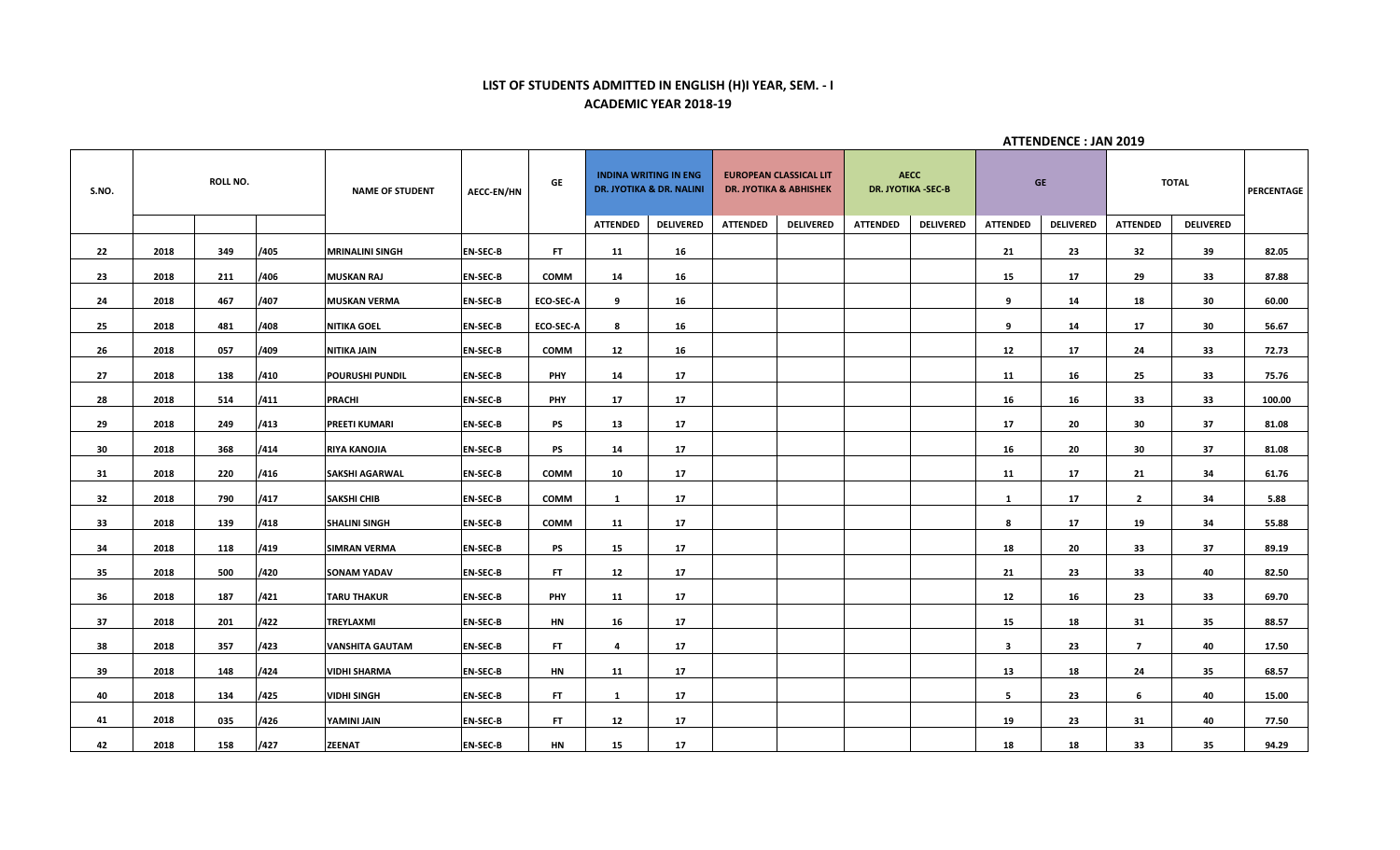#### **LIST OF STUDENTS ADMITTED IN ENGLISH (H)I YEAR, SEM. - I ACADEMIC YEAR 2018-19**

| S.NO. |      | <b>ROLL NO.</b> |      | <b>NAME OF STUDENT</b>   | <b>AECC-EN/HN</b> | <b>GE</b>        |                 | <b>INDINA WRITING IN ENG</b><br><b>DR. JYOTIKA &amp; DR. NALINI</b> |                 | <b>EUROPEAN CLASSICAL LIT</b><br><b>DR. JYOTIKA &amp; ABHISHEK</b> |                 | <b>AECC</b><br><b>DR. JYOTIKA -SEC-B</b> |                 | <b>GE</b>        |                 | <b>TOTAL</b>     | <b>PERCENTAGE</b> |
|-------|------|-----------------|------|--------------------------|-------------------|------------------|-----------------|---------------------------------------------------------------------|-----------------|--------------------------------------------------------------------|-----------------|------------------------------------------|-----------------|------------------|-----------------|------------------|-------------------|
|       |      |                 |      |                          |                   |                  | <b>ATTENDED</b> | <b>DELIVERED</b>                                                    | <b>ATTENDED</b> | <b>DELIVERED</b>                                                   | <b>ATTENDED</b> | <b>DELIVERED</b>                         | <b>ATTENDED</b> | <b>DELIVERED</b> | <b>ATTENDED</b> | <b>DELIVERED</b> |                   |
| 43    | 2018 | 612             | /428 | <b>ZEENAT</b>            | <b>EN-SEC-B</b>   | PS               | 15              | 17                                                                  |                 |                                                                    |                 |                                          | 17              | 20               | 32              | 37               | 86.49             |
| 44    | 2018 | 940             | 686  | PRIYANSHI JAIN           | <b>EN-SEC-B</b>   | PHY              | 15              | 17                                                                  |                 |                                                                    |                 |                                          | 12              | 16               | 27              | 33               | 81.82             |
| 45    | 2018 | 950             | 709  | <b>NANDINI SIROHI</b>    | <b>EN-SEC-B</b>   | <b>HS</b>        | 10              | 17                                                                  |                 |                                                                    |                 |                                          | 17              | 19               | 27              | 36               | 75.00             |
| 46    | 2018 | 956             | 710  | <b>GARIMA CHATURVEDI</b> | <b>EN-SEC-B</b>   | HS               | 11              | 17                                                                  |                 |                                                                    |                 |                                          | 18              | 19               | 29              | 36               | 80.56             |
| 47    | 2018 | 949             | 711  | <b>PRIYA MEHRA</b>       | <b>EN-SEC-B</b>   | <b>CS</b>        | 16              | 17                                                                  |                 |                                                                    |                 |                                          | 20              | 21               | 36              | 38               | 94.74             |
| 48    | 2018 | 968             | 723  | <b>KRITIKA KARGETI</b>   | <b>EN-SEC-B</b>   | COMM             | 10              | 17                                                                  |                 |                                                                    |                 |                                          | 11              | 17               | 21              | 34               | 61.76             |
| 49    | 2018 | 972             | 724  | <b>PRIYA CHUGH</b>       | <b>EN-SEC-B</b>   | <b>ECO-SEC-A</b> |                 | 17                                                                  |                 |                                                                    |                 |                                          |                 | 14               | 9               | 31               | 29.03             |
| 50    | 2018 | 966             | 725  | <b>SIMRAN SHISHODIA</b>  | <b>EN-SEC-B</b>   | <b>CS</b>        | 17              | 17                                                                  |                 |                                                                    |                 |                                          | 20              | 21               | 37              | 38               | 97.37             |
| 51    | 2018 | 973             | 728  | <b>VAISHNAVI SHARMA</b>  | <b>EN-SEC-B</b>   | COMM             | 10              | 17                                                                  |                 |                                                                    |                 |                                          | 13              | 17               | 23              | 34               | 67.65             |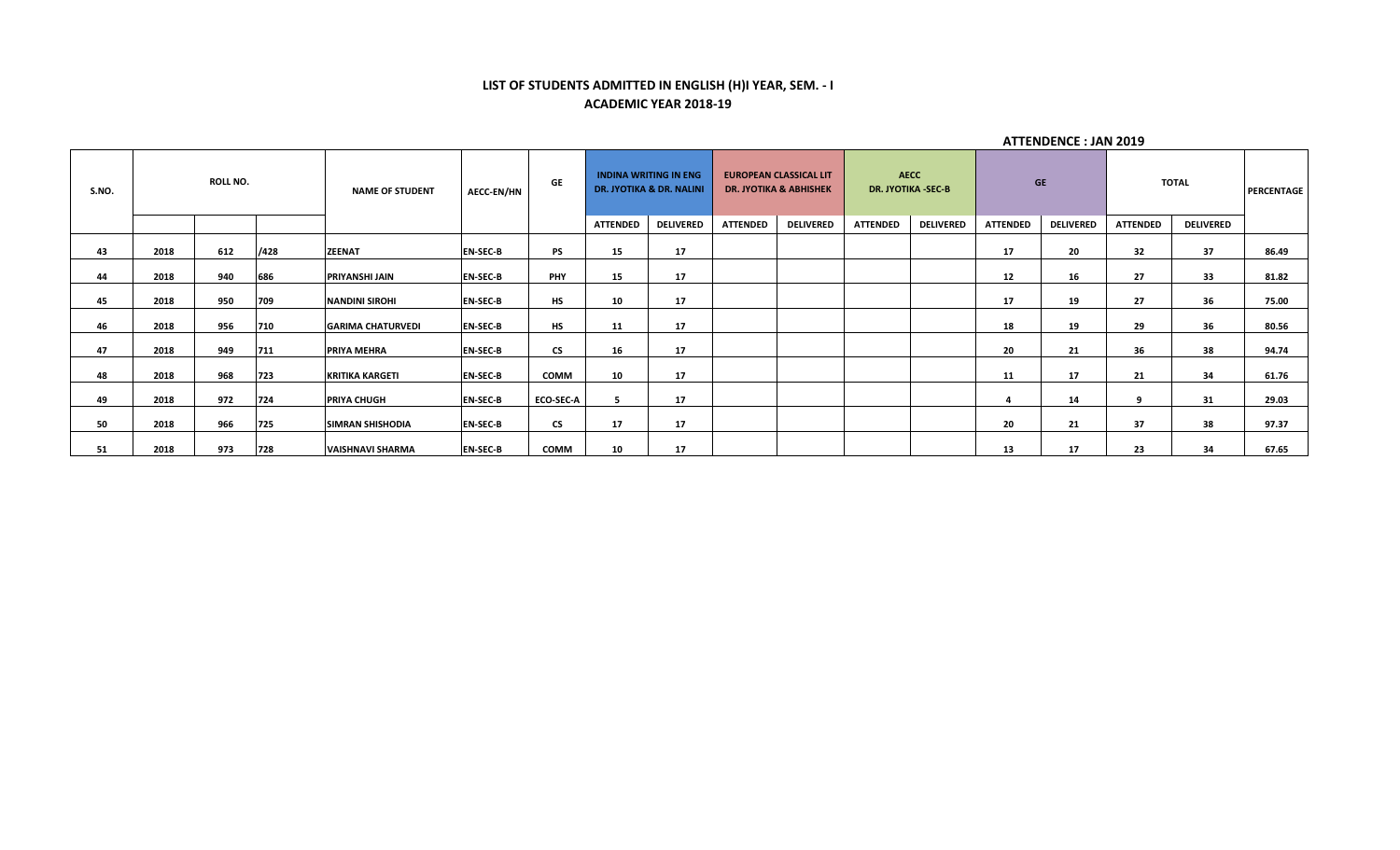# **VIVEKANANDA COLLEGE, VIVEK VIHAR, DELHI - 110095 LIST OF STUDENTS ADMITTED IN HINDI (H) I YEAR, SEM. - I ACADEMIC YEAR 2018-19**

| S.NO.          |      | <b>ROLL NO.</b> |      | <b>NAME OF STUDENT</b> | <b>AECC - HN</b><br>/ENG | GE         |                         | <b>ITIHAAS</b><br><b>MR. MUKESH BURNWAL</b> |                         | <b>RITIKAALIN KAVYA</b><br>DR. SHEETAL & DR. MEENA | <b>AECC-HN</b><br><b>DR. SAROJ KUMARI</b> | <b>BHASHA OR SMPRESHAN</b> |                         | <b>GE</b>        |                 | <b>TOTAL</b>     | PERCENTAGE |
|----------------|------|-----------------|------|------------------------|--------------------------|------------|-------------------------|---------------------------------------------|-------------------------|----------------------------------------------------|-------------------------------------------|----------------------------|-------------------------|------------------|-----------------|------------------|------------|
|                |      |                 |      |                        |                          |            | <b>ATTENDED</b>         | <b>DELIVERED</b>                            | <b>ATTENDED</b>         | <b>DELIVERED</b>                                   | <b>ATTENDED</b>                           | <b>DELIVERED</b>           | <b>ATTENDED</b>         | <b>DELIVERED</b> | <b>ATTENDED</b> | <b>DELIVERED</b> |            |
| $\mathbf{1}$   | 2018 | 853             | /429 | AAKANKSHA SWAMI        | HN                       | HS         | 8                       | 14                                          | 10                      | 16                                                 | 6                                         | 9                          | 15                      | 19               | 39              | 58               | 67.24      |
| $\overline{2}$ | 2018 | 458             | /432 | ANAMTA                 | HN                       | <b>ENG</b> | 5 <sub>1</sub>          | 14                                          | 5                       | 16                                                 | $\overline{2}$                            | 9                          | $\overline{\mathbf{3}}$ | 9                | 15              | 48               | 31.25      |
| $\mathbf{3}$   | 2018 | 877             | /433 | <b>ANJALI JAISWAL</b>  | HN                       | ENG        | 4                       | 14                                          | 12                      | 16                                                 | $\mathbf{3}$                              | 9                          | $\overline{7}$          | 9                | 26              | 48               | 54.17      |
| 4              | 2018 | 384             | /434 | AQSA                   | HN                       | ENG        | $\overline{2}$          | 14                                          | 5                       | 16                                                 | <b>1</b>                                  | 9                          | $\mathbf 0$             | 9                | 8               | 48               | 16.67      |
| 5              | 2018 | 664             | /435 | <b>BHAVNA RAJ</b>      | <b>HN</b>                | PS         | $\overline{a}$          | 14                                          | $\overline{\mathbf{3}}$ | 16                                                 | $\mathbf{3}$                              | 9                          | $\overline{7}$          | 20               | 17              | 59               | 28.81      |
| 6              | 2018 | 161             | /436 | <b>BHAWNA PARIHAR</b>  | <b>HN</b>                | <b>PS</b>  | 8                       | 14                                          | 11                      | 16                                                 | $\overline{7}$                            | 9                          | 19                      | 20               | 45              | 59               | 76.27      |
| $\overline{7}$ | 2018 | 654             | /437 | <b>BHAWNA SHAH</b>     | HN                       | PS         | 5                       | 14                                          | $\overline{7}$          | 16                                                 | $\mathbf 0$                               | 9                          | 15                      | 20               | 27              | 59               | 45.76      |
| 8              | 2018 | 369             | /439 | <b>CHANCHAL</b>        | HN                       | HS         | 10                      | 14                                          | 13                      | 16                                                 | 6                                         | 9                          | 17                      | 19               | 46              | 58               | 79.31      |
| 9              | 2018 | 425             | /440 | <b>DEEPALI</b>         | HN                       | <b>PS</b>  | 9                       | 14                                          | 11                      | 16                                                 | $\overline{\mathbf{3}}$                   | 9                          | 19                      | 20               | 42              | 59               | 71.19      |
| 10             | 2018 | 333             | /441 | <b>HARSHITA</b>        | HN                       | <b>ENG</b> | 5                       | 14                                          | 11                      | 16                                                 | $\mathbf{3}$                              | 9                          | 4                       | 9                | 23              | 48               | 47.92      |
| 11             | 2018 | 638             | /442 | HEMLATA                | HN                       | НS         | 10                      | 14                                          | 15                      | 16                                                 | 6                                         | 9                          | 16                      | 19               | 47              | 58               | 81.03      |
| 12             | 2018 | 419             | /444 | HIMANSHI PANCHAL       | HN                       | PS         | 11                      | 14                                          | 11                      | 16                                                 | $\overline{7}$                            | 9                          | 17                      | 20               | 46              | 59               | 77.97      |
| 13             | 2018 | 421             | /445 | <b>ILMA</b>            | HN                       | <b>ENG</b> | 10                      | 14                                          | 13                      | 16                                                 | 6                                         | 9                          | $\overline{7}$          | 9                | 36              | 48               | 75.00      |
| 14             | 2018 | 252             | /446 | <b>ISHIKA AGGARWAL</b> | <b>HN</b>                | ECO-SEC-A  | 13                      | 14                                          | 15                      | 16                                                 | $\overline{7}$                            | 9                          | 13                      | 14               | 48              | 53               | 90.57      |
| 15             | 2018 | 861             | /447 | KAJAL                  | HN                       | HS         | 11                      | 14                                          | 15                      | 16                                                 | $\overline{7}$                            | 9                          | 16                      | 19               | 49              | 58               | 84.48      |
| 16             | 2018 | 535             | /449 | <b>KAVITA</b>          | HN                       | <b>PS</b>  | 6                       | 14                                          | 6                       | 16                                                 | $\overline{2}$                            | 9                          | 17                      | 20               | 31              | 59               | 52.54      |
| 17             | 2018 | 445             | /450 | <b>KM NEHA</b>         | HN                       | HS         | 11                      | 14                                          | 13                      | 16                                                 | $\overline{7}$                            | 9                          | 17                      | 19               | 48              | 58               | 82.76      |
| 18             | 2018 | 463             | /451 | <b>KM PRACHI</b>       | HN                       | HS         | 5                       | 14                                          | 10                      | 16                                                 | 4                                         | 9                          | 10                      | 19               | 29              | 58               | 50.00      |
| 19             | 2018 | 106             | /452 | KOMAL                  | HN                       | ENG        | 4                       | 14                                          | 4                       | 16                                                 | 4                                         | 9                          | 3                       | 9                | 15              | 48               | 31.25      |
| 20             | 2018 | 632             | /453 | <b>MANCHIKA DAVID</b>  | HN                       | <b>PHY</b> | $\overline{\mathbf{3}}$ | 14                                          | 9                       | 16                                                 | 4                                         | 9                          | $\overline{7}$          | 16               | 23              | 55               | 41.82      |
| 21             | 2018 | 358             | /454 | <b>MANSI KUMARI</b>    | HN                       | <b>ENG</b> | 10                      | 14                                          | 16                      | 16                                                 | 6                                         | 9                          | $\overline{7}$          | 9                | 39              | 48               | 81.25      |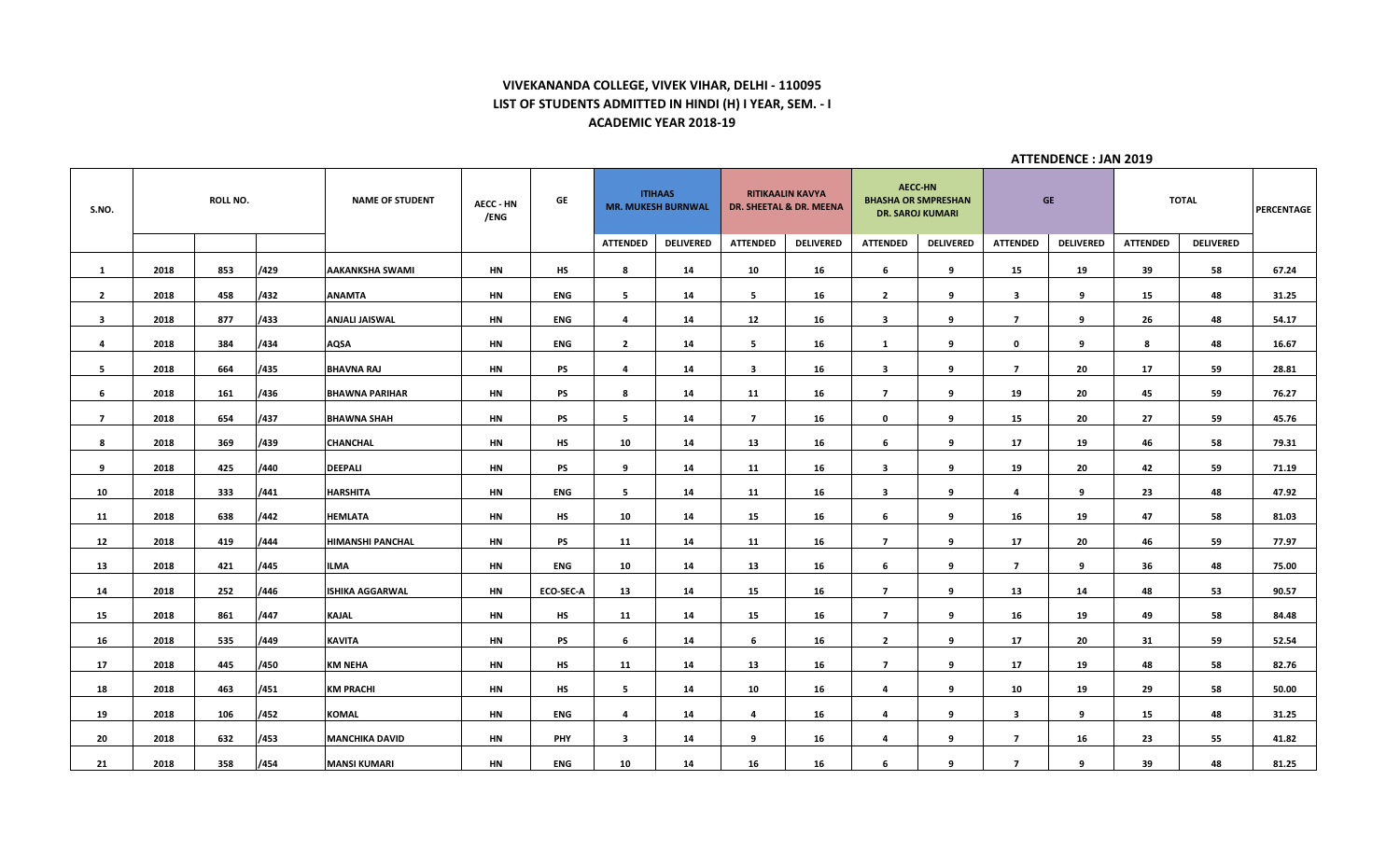# **LIST OF STUDENTS ADMITTED IN HINDI (H) I YEAR, SEM. - I ACADEMIC YEAR 2018-19**

| S.NO. |      | <b>ROLL NO.</b> |      | <b>NAME OF STUDENT</b>  | <b>AECC - HN</b><br>/ENG | GE         |                         | <b>ITIHAAS</b><br><b>MR. MUKESH BURNWAL</b> |                 | <b>RITIKAALIN KAVYA</b><br>DR. SHEETAL & DR. MEENA |                         | <b>AECC-HN</b><br><b>BHASHA OR SMPRESHAN</b><br><b>DR. SAROJ KUMARI</b> |                         | <b>GE</b>        |                 | <b>TOTAL</b>     | <b>PERCENTAGE</b> |
|-------|------|-----------------|------|-------------------------|--------------------------|------------|-------------------------|---------------------------------------------|-----------------|----------------------------------------------------|-------------------------|-------------------------------------------------------------------------|-------------------------|------------------|-----------------|------------------|-------------------|
|       |      |                 |      |                         |                          |            | <b>ATTENDED</b>         | <b>DELIVERED</b>                            | <b>ATTENDED</b> | <b>DELIVERED</b>                                   | <b>ATTENDED</b>         | <b>DELIVERED</b>                                                        | <b>ATTENDED</b>         | <b>DELIVERED</b> | <b>ATTENDED</b> | <b>DELIVERED</b> |                   |
| 22    | 2018 | 089             | /455 | <b>MUSKAN</b>           | HN                       | HS         | 9                       | 14                                          | 10              | 16                                                 | 6                       | 9                                                                       | 14                      | 19               | 39              | 58               | 67.24             |
| 23    | 2018 | 207             | /457 | <b>MUSKAN SHARMA</b>    | HN                       | <b>ENG</b> | $\mathbf 0$             | 14                                          | $\mathbf{3}$    | 16                                                 | <b>1</b>                | 9                                                                       | $\overline{\mathbf{3}}$ | 9                | $\overline{7}$  | 48               | 14.58             |
| 24    | 2018 | 859             | /458 | <b>NIKITA BHATI</b>     | HN                       | ENG        | 9                       | 14                                          | 14              | 16                                                 | $\overline{7}$          | 9                                                                       | 8                       | 9                | 38              | 48               | 79.17             |
| 25    | 2018 | 373             | /459 | POOJA                   | HN                       | PS         | 6                       | 13                                          | 12              | 16                                                 | 5                       | 9                                                                       | 15                      | 20               | 38              | 58               | 65.52             |
| 26    | 2018 | 491             | /460 | <b>PRATIMA</b>          | HN                       | НS         | 6                       | 13                                          | 11              | 16                                                 | $\overline{\mathbf{4}}$ | 9                                                                       | 16                      | 19               | 37              | 57               | 64.91             |
| 27    | 2018 | 388             | /461 | <b>PRIYA</b>            | HN                       | PS         | 11                      | 13                                          | 15              | 16                                                 | $\overline{7}$          | 9                                                                       | 18                      | 20               | 51              | 58               | 87.93             |
| 28    | 2018 | 662             | /462 | <b>PRIYA</b>            | <b>HN</b>                | PS         | 9                       | 13                                          | 12              | 16                                                 | 5                       | 9                                                                       | 17                      | 20               | 43              | 58               | 74.14             |
| 29    | 2018 | 286             | /463 | PUSHPA KUMARI CHAURASIA | HN                       | HS         | 11                      | 13                                          | 16              | 16                                                 | 8                       | 9                                                                       | 18                      | 19               | 53              | 57               | 92.98             |
| 30    | 2018 | 517             | /464 | RIYA                    | HN                       | <b>ENG</b> | 8                       | 13                                          | 11              | 16                                                 | 1                       | 9                                                                       | 5                       | 9                | 25              | 47               | 53.19             |
| 31    | 2018 | 152             | /465 | <b>RIYA GUPTA</b>       | HN                       | <b>ENG</b> | 9                       | 13                                          | 9               | 16                                                 | $\overline{\mathbf{3}}$ | 9                                                                       | 5                       | 9                | 26              | 47               | 55.32             |
| 32    | 2018 | 330             | /466 | <b>ROSHANI SHARMA</b>   | HN                       | PS         | 6                       | 13                                          | 11              | 16                                                 | 6                       | 9                                                                       | 16                      | 20               | 39              | 58               | 67.24             |
| 33    | 2018 | 630             | /468 | <b>RUKSHAR</b>          | HN                       | <b>HS</b>  | $\overline{7}$          | 13                                          | 8               | 16                                                 | 4                       | 9                                                                       | 10                      | 19               | 29              | 57               | 50.88             |
| 34    | 2018 | 067             | /469 | <b>SAMISHA</b>          | HN                       | <b>ENG</b> | $\overline{7}$          | 13                                          | 9               | 16                                                 | $\overline{7}$          | 9                                                                       | 6                       | -9               | 29              | 47               | 61.70             |
| 35    | 2018 | 872             | /470 | <b>SANA SAIFI</b>       | HN                       | ENG        | 8                       | 13                                          | 14              | 16                                                 | $\overline{\mathbf{4}}$ | 9                                                                       | 9                       | 9                | 35              | 47               | 74.47             |
| 36    | 2018 | 407             | /471 | <b>SAVITA KUMARI</b>    | HN                       | PS         | 9                       | 13                                          | 13              | 16                                                 | 6                       | 9                                                                       | 17                      | 20               | 45              | 58               | 77.59             |
| 37    | 2018 | 100             | /472 | SHABNAM                 | HN                       | ENG        | 4                       | 13                                          | 4               | 16                                                 | 5                       | 9                                                                       | 4                       | 9                | 17              | 47               | 36.17             |
| 38    | 2018 | 428             | /473 | <b>SHAFAK QURESHI</b>   | HN                       | ENG        | $\overline{\mathbf{3}}$ | 14                                          | $\mathbf{3}$    | 16                                                 | 1                       | 9                                                                       | $\mathbf{1}$            | 9                | 8               | 48               | 16.67             |
| 39    | 2018 | 862             | /474 | <b>SHALINI</b>          | HN                       | <b>ENG</b> | 11                      | 14                                          | 12              | 16                                                 | 6                       | 9                                                                       | 6                       | 9                | 35              | 48               | 72.92             |
| 40    | 2018 | 270             | /476 | <b>SHREYA SHARMA</b>    | HN                       | PS         | 9                       | 14                                          | 9               | 16                                                 | $\overline{7}$          | 9                                                                       | 18                      | 20               | 43              | 59               | 72.88             |
| 41    | 2018 | 647             | /477 | <b>SIMRAN</b>           | HN                       | PS         | $\overline{7}$          | 14                                          | 8               | 16                                                 | $\overline{2}$          | 9                                                                       | $\mathbf{3}$            | 20               | 20              | 59               | 33.90             |
| 42    | 2018 | 876             | /478 | <b>SNEHA BHARDWAJ</b>   | HN                       | <b>ENG</b> | 6                       | 14                                          | 10              | 16                                                 | $\mathbf{1}$            | 9                                                                       | 5                       | 9                | 22              | 48               | 45.83             |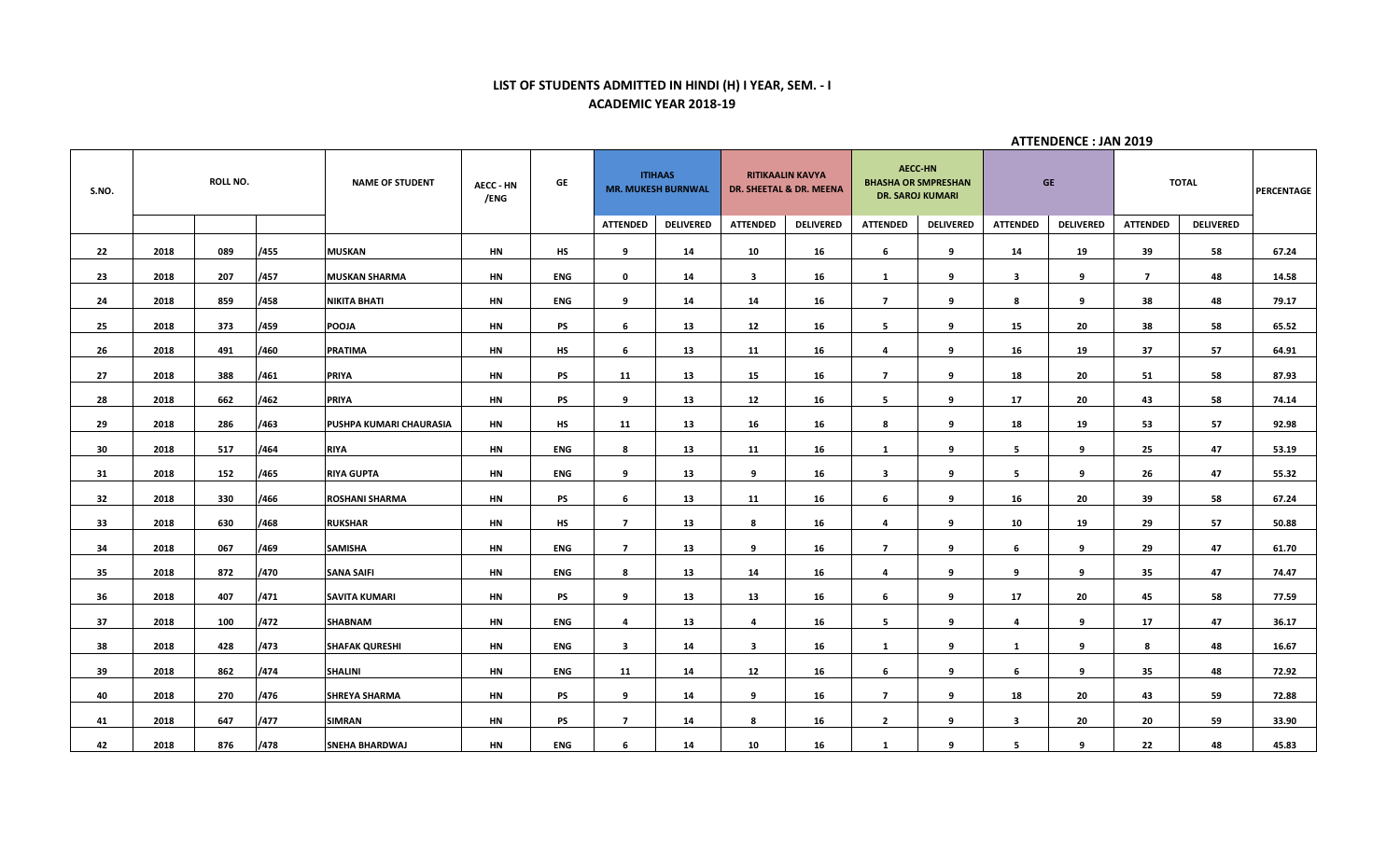# **LIST OF STUDENTS ADMITTED IN HINDI (H) I YEAR, SEM. - I ACADEMIC YEAR 2018-19**

| S.NO. |      | <b>ROLL NO.</b> |      | <b>NAME OF STUDENT</b> | <b>AECC - HN</b><br>/ENG | GE        |                 | <b>ITIHAAS</b><br><b>MR. MUKESH BURNWAL</b> |                 | <b>RITIKAALIN KAVYA</b><br>DR. SHEETAL & DR. MEENA | <b>BHASHA OR SMPRESHAN</b><br><b>DR. SAROJ KUMARI</b> | <b>AECC-HN</b>   |                 | <b>GE</b>        |                 | <b>TOTAL</b>     | <b>PERCENTAGE</b> |
|-------|------|-----------------|------|------------------------|--------------------------|-----------|-----------------|---------------------------------------------|-----------------|----------------------------------------------------|-------------------------------------------------------|------------------|-----------------|------------------|-----------------|------------------|-------------------|
|       |      |                 |      |                        |                          |           | <b>ATTENDED</b> | <b>DELIVERED</b>                            | <b>ATTENDED</b> | <b>DELIVERED</b>                                   | <b>ATTENDED</b>                                       | <b>DELIVERED</b> | <b>ATTENDED</b> | <b>DELIVERED</b> | <b>ATTENDED</b> | <b>DELIVERED</b> |                   |
| 43    | 2018 | 213             | /479 | <b>SUMAN</b>           | HN                       | <b>PS</b> | 13              | 14                                          | 13              | 16                                                 | 8                                                     | 9                | 19              | 20               | 53              | 59               | 89.83             |
| 44    | 2018 | 094             | /480 | <b>SUPRIYA KUMARI</b>  | HN                       | PS        | 10              | 14                                          | 10              | 16                                                 | $\overline{2}$                                        | ٩                | 17              | 20               | 39              | 59               | 66.10             |
| 45    | 2018 | 258             | /481 | <b>SURABHI PANDAY</b>  | HN                       | ENG       | 9               | 14                                          | 11              | 16                                                 | 6                                                     | 9                | –               | 9                | 33              | 48               | 68.75             |
| 46    | 2018 | 447             | /482 | <b>SURBHI TALIYAN</b>  | HN                       | HS        | 8               | 14                                          | 10              | 16                                                 | $\overline{ }$                                        | -9               | 10              | 19               | 35              | 58               | 60.34             |
| 47    | 2018 | 462             | /483 | <b>SWEETY</b>          | HN                       | <b>HS</b> | 9               | 14                                          | 11              | 16                                                 | $\overline{ }$                                        | 9                | 13              | 19               | 40              | 58               | 68.97             |
| 48    | 2018 | 376             | /484 | <b>TANNU</b>           | <b>HN</b>                | <b>PS</b> | $\overline{7}$  | 14                                          | 11              | 16                                                 | 4                                                     | 9                | 18              | 20               | 40              | 59               | 67.80             |
| 49    | 2018 | 456             | /485 | <b>TANNU KAPOOR</b>    | HN                       | <b>HS</b> | q               | 14                                          | 12              | 16                                                 | 6                                                     | - 9              | 17              | 19               | 44              | 58               | 75.86             |
| 50    | 2018 | 930             | /486 | <b>TULSI</b>           | HN                       | ENG       | 9               | 14                                          | 8               | 16                                                 |                                                       | 9                | 5               | 9                | 23              | 48               | 47.92             |
| 51    | 2018 | 403             | /487 | <b>UDISHA SHUKLA</b>   | <b>HN</b>                | <b>CS</b> | 8               | 14                                          | 11              | 16                                                 | 5.                                                    | 9                | 15              | 21               | 39              | 60               | 65.00             |
| 52    | 2018 | 430             | /488 | <b>VANSHIKA</b>        | <b>HN</b>                | <b>FT</b> | 6               | 14                                          | 6               | 16                                                 | $\overline{2}$                                        | 9                | 14              | 23               | 28              | 62               | 45.16             |
| 53    | 2018 | 060             | /489 | <b>ZEBA KHAN</b>       | HN                       | ENG       |                 | 14                                          |                 | 16                                                 |                                                       | $\alpha$         |                 | $\alpha$         | 14              | 48               | 29.17             |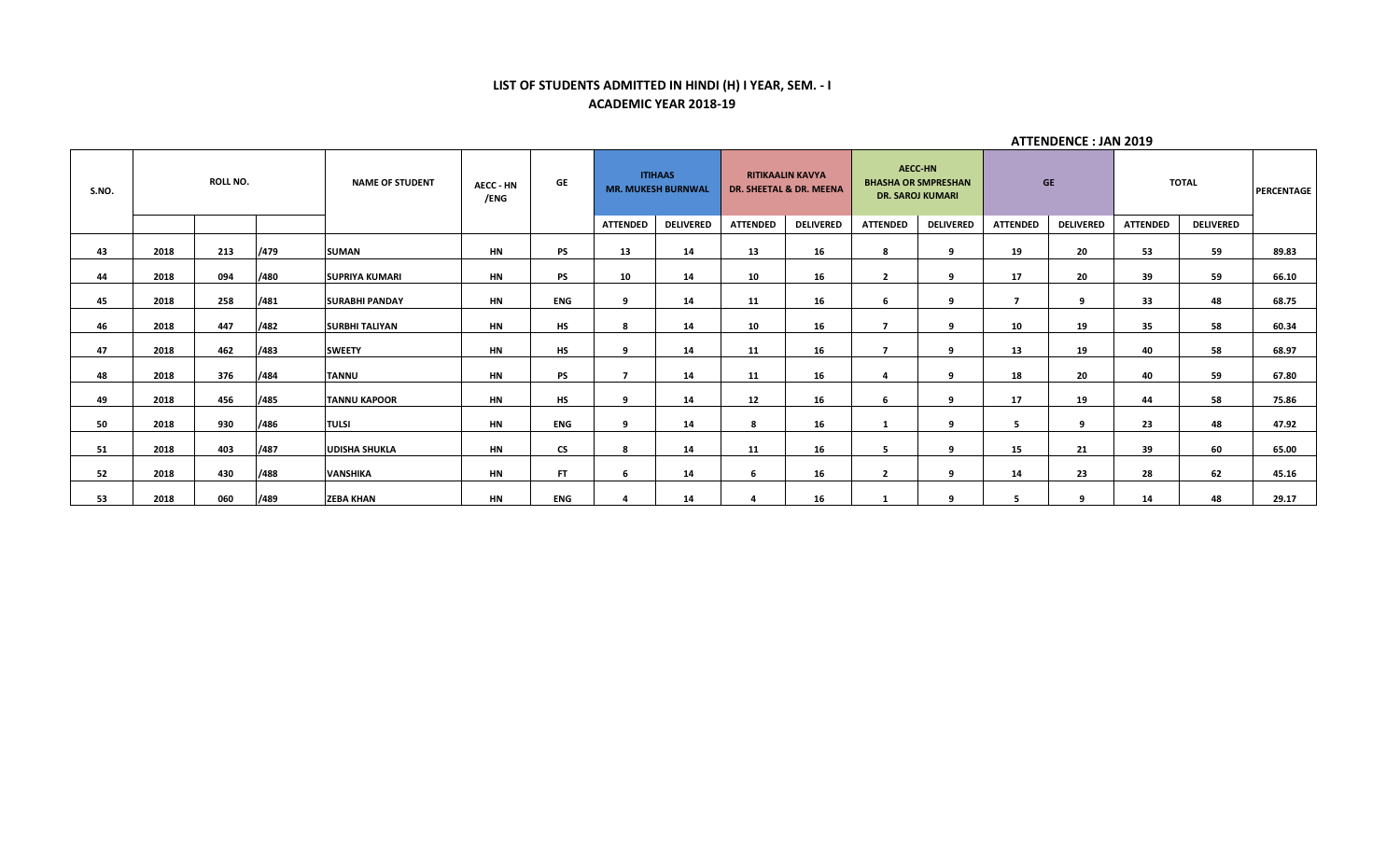# **VIVEKANANDA COLLEGE, VIVEK VIHAR, DELHI - 110095 LIST OF STUDENTS ADMITTED IN MATHS (H) I YEAR, SEM. - I ACADEMIC YEAR 2018-19**

| S.NO.                   |      | <b>ROLL NO.</b> |      | <b>NAME OF STUDENT</b>    | GE                       |                 | <b>REAL ANALYSIS</b><br><b>MRS. SEEMA TANEJA</b><br><b>DR. SHIVANI DUBEY</b> |                 | <b>DIFF. EQUATIONS C4</b><br><b>MS. ANJU &amp; DR. SANDHYA</b><br><b>JAIN</b> |                 | <b>AECC-EVS</b><br><b>DR. SUBHASH CHANDRA</b> |                         | <b>GE</b>        |                 | <b>TOTAL</b>     | PERCENTAGE |
|-------------------------|------|-----------------|------|---------------------------|--------------------------|-----------------|------------------------------------------------------------------------------|-----------------|-------------------------------------------------------------------------------|-----------------|-----------------------------------------------|-------------------------|------------------|-----------------|------------------|------------|
|                         |      |                 |      |                           |                          | <b>ATTENDED</b> | <b>DELIVERED</b>                                                             | <b>ATTENDED</b> | <b>DELIVERED</b>                                                              | <b>ATTENDED</b> | <b>DELIVERED</b>                              | <b>ATTENDED</b>         | <b>DELIVERED</b> | <b>ATTENDED</b> | <b>DELIVERED</b> |            |
| $\mathbf{1}$            | 2018 | 493             | /539 | <b>AARADHYA KUMARI</b>    | $\mathsf{c}\mathsf{s}$   | 20              | 21                                                                           | 31              | 33                                                                            | 11              | 11                                            | 22                      | 23               | 84              | 88               | 95.45      |
| $\overline{2}$          | 2018 | 672             | /540 | <b>ADITI PURI</b>         | <b>CS</b>                | 21              | 21                                                                           | 33              | 33                                                                            | 11              | 11                                            | 23                      | 23               | 88              | 88               | 100.00     |
| $\overline{\mathbf{3}}$ | 2018 | 084             | /541 | <b>AKANKSHA CHOUDHARY</b> | $\mathsf{CS}$            | 21              | 21                                                                           | 33              | 33                                                                            | 11              | 11                                            | 23                      | 23               | 88              | 88               | 100.00     |
| 4                       | 2018 | 441             | /542 | <b>ANJALI PANCHAL</b>     | <b>COMM</b>              | 13              | 21                                                                           | 19              | 33                                                                            | 9               | 11                                            | 13                      | 17               | 54              | 82               | 65.85      |
| 5                       | 2018 | 629             | /544 | <b>ARCHNA</b>             | <b>CS</b>                | 17              | 21                                                                           | 24              | 33                                                                            | 10              | 11                                            | 21                      | 23               | 72              | 88               | 81.82      |
| 6                       | 2018 | 470             | /545 | <b>ARSHPREET KAUR</b>     | <b>CS</b>                | 15              | 21                                                                           | 24              | 33                                                                            | 10              | 11                                            | 15                      | 23               | 64              | 88               | 72.73      |
| $\overline{7}$          | 2018 | 110             | /546 | <b>B S NAKSHATHRA</b>     | <b>CS</b>                | 21              | 21                                                                           | 33              | 33                                                                            | 11              | 11                                            | 23                      | 23               | 88              | 88               | 100.00     |
| 8                       | 2018 | 791             | /547 | <b>BHARTI SHARMA</b>      | <b>CS</b>                | 19              | 21                                                                           | 19              | 33                                                                            | 11              | 11                                            | 23                      | 23               | 72              | 88               | 81.82      |
| 9                       | 2018 | 799             | /548 | <b>DEEPALI DAGAR</b>      | <b>PHY</b>               | 13              | 21                                                                           | 21              | 33                                                                            | 11              | 11                                            | $\overline{\mathbf{3}}$ | 16               | 48              | 81               | 59.26      |
| 10                      | 2018 | 464             | /549 | <b>DIKSHA SHIVHARE</b>    | <b>CS</b>                | 21              | 21                                                                           | 31              | 33                                                                            | 10              | 11                                            | 21                      | 23               | 83              | 88               | 94.32      |
| 11                      | 2018 | 489             | /550 | <b>HANSIKA AGRAWAL</b>    | <b>COMM</b>              | 16              | 21                                                                           | 23              | 33                                                                            | 9               | 11                                            | 15                      | 17               | 63              | 82               | 76.83      |
| 12                      | 2018 | 365             | /551 | <b>KM ADITI GUPTA</b>     | <b>CS</b>                | 17              | 22                                                                           | 24              | 32                                                                            | 6               | 11                                            | 19                      | 23               | 66              | 88               | 75.00      |
| 13                      | 2018 | 545             | /553 | <b>KM KAJAL</b>           | $\mathsf{c}\mathsf{s}$   | 18              | 22                                                                           | 23              | 32                                                                            | 10              | 11                                            | 21                      | 23               | 72              | 88               | 81.82      |
| 14                      | 2018 | 727             | /554 | <b>KM KAVYA SINGH</b>     | <b>ENG</b>               | 20              | 22                                                                           | 29              | 32                                                                            | 11              | 11                                            | 9                       | 9                | 69              | 74               | 93.24      |
| 15                      | 2018 | 602             | /555 | <b>KM KOMAL YADAV</b>     | <b>CS</b>                | 17              | 22                                                                           | 25              | 32                                                                            | 10              | 11                                            | 16                      | 23               | 68              | 88               | 77.27      |
| 16                      | 2018 | 395             | /556 |                           | $\mathsf{CS}\phantom{0}$ |                 | 22                                                                           |                 |                                                                               |                 |                                               |                         |                  |                 |                  | 79.55      |
|                         |      |                 |      | <b>KM MEGHA SAHU</b>      |                          | 18              |                                                                              | 24              | 32                                                                            | 8               | 11                                            | 20                      | 23               | 70              | 88               |            |
| 17                      | 2018 | 455             | /557 | <b>KM PRIYANKA</b>        | ECO-SEC-A                | 19              | 22                                                                           | 26              | 32                                                                            | 8               | 11                                            | 12                      | 14               | 65              | 79               | 82.28      |
| 18                      | 2018 | 554             | /558 | <b>KM RATNA SINGH</b>     | <b>CS</b>                | 19              | 22                                                                           | 24              | 32                                                                            | 9               | 11                                            | 20                      | 23               | 72              | 88               | 81.82      |
| 19                      | 2018 | 919             | /559 | <b>KM SHIVANI GUPTA</b>   | <b>HN</b>                | 21              | 22                                                                           | 27              | 32                                                                            | 9               | 11                                            | 16                      | 18               | 73              | 83               | 87.95      |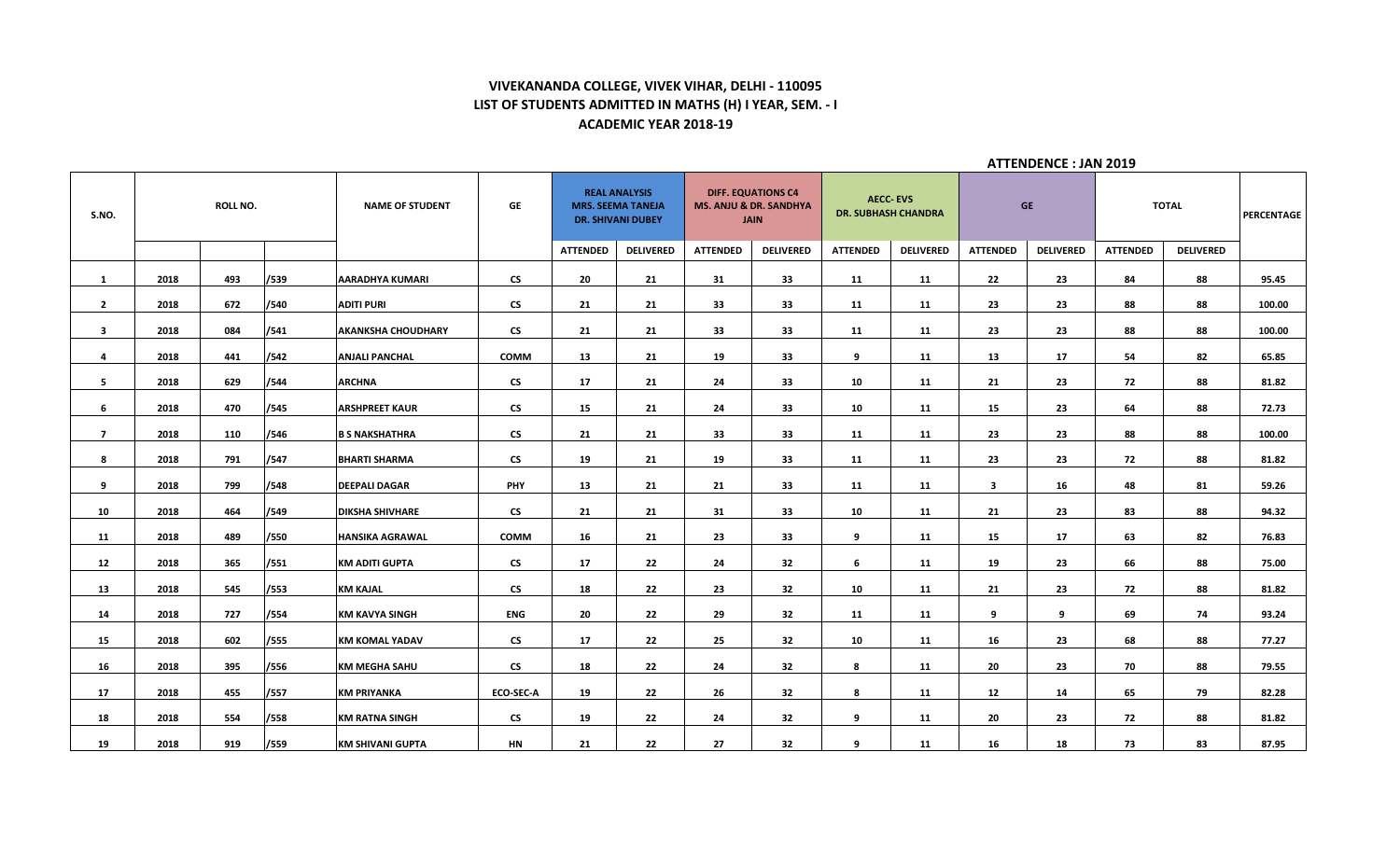# **LIST OF STUDENTS ADMITTED IN MATHS (H) I YEAR, SEM. - I ACADEMIC YEAR 2018-19**

| S.NO. | <b>ROLL NO.</b> |     | <b>NAME OF STUDENT</b> | GE                     | <b>REAL ANALYSIS</b><br><b>MRS. SEEMA TANEJA</b><br><b>DR. SHIVANI DUBEY</b> |                         |                  | <b>DIFF. EQUATIONS C4</b><br><b>MS. ANJU &amp; DR. SANDHYA</b><br><b>JAIN</b> | <b>DR. SUBHASH CHANDRA</b> | <b>AECC-EVS</b>         |                  | <b>GE</b>       | <b>TOTAL</b>     | PERCENTAGE      |                  |        |
|-------|-----------------|-----|------------------------|------------------------|------------------------------------------------------------------------------|-------------------------|------------------|-------------------------------------------------------------------------------|----------------------------|-------------------------|------------------|-----------------|------------------|-----------------|------------------|--------|
|       |                 |     |                        |                        |                                                                              | <b>ATTENDED</b>         | <b>DELIVERED</b> | <b>ATTENDED</b>                                                               | <b>DELIVERED</b>           | <b>ATTENDED</b>         | <b>DELIVERED</b> | <b>ATTENDED</b> | <b>DELIVERED</b> | <b>ATTENDED</b> | <b>DELIVERED</b> |        |
| 20    | 2018            | 049 | /560                   | <b>KM. NEHA SINGH</b>  | <b>CS</b>                                                                    | 19                      | 22               | 25                                                                            | 32                         | 11                      | 11               | 22              | 23               | 77              | 88               | 87.50  |
| 21    | 2018            | 402 | /561                   | <b>KSHAMA YADAV</b>    | $\mathsf{CS}\phantom{0}$                                                     | 22                      | 22               | 32                                                                            | 32                         | 10                      | 11               | 23              | 23               | 87              | 88               | 98.86  |
| 22    | 2018            | 016 | /562                   | <b>MALVIKA TALWAR</b>  | $\mathsf{CS}$                                                                | 22                      | 22               | 32                                                                            | 32                         | 11                      | 11               | 23              | 23               | 88              | 88               | 100.00 |
| 23    | 2018            | 400 | /563                   | <b>MANISHA PATEL</b>   | $\mathsf{CS}\phantom{0}$                                                     | 22                      | 23               | 27                                                                            | 32                         | 11                      | 11               | 17              | 21               | 77              | 87               | 88.51  |
| 24    | 2018            | 411 | /565                   | <b>MUSKAN GOLA</b>     | $\mathsf{CS}\phantom{0}$                                                     | 18                      | 23               | 23                                                                            | 32                         | 9                       | 11               | 17              | 21               | 67              | 87               | 77.01  |
| 25    | 2018            | 641 | /566                   | <b>MUSKAN PANDEY</b>   | $\mathsf{CS}\phantom{0}$                                                     | 18                      | 23               | 26                                                                            | 32                         | 10                      | 11               | 18              | 21               | 72              | 87               | 82.76  |
| 26    | 2018            | 440 | /567                   | <b>NEHA</b>            | <b>HN</b>                                                                    | 21                      | 23               | 31                                                                            | 32                         | 11                      | 11               | 17              | 18               | 80              | 84               | 95.24  |
| 27    | 2018            | 723 | /568                   | <b>NEHA GAUR</b>       | <b>ECO-SEC-A</b>                                                             | 23                      | 23               | 32                                                                            | 32                         | 11                      | 11               | 12              | 14               | 78              | 80               | 97.50  |
| 28    | 2018            | 521 | /569                   | <b>NEHA GAUTAM</b>     | $\mathsf{CS}\phantom{0}$                                                     | 14                      | 23               | 24                                                                            | 32                         | 11                      | 11               | 16              | 21               | 65              | 87               | 74.71  |
| 29    | 2018            | 883 | /571                   | <b>PARINIKA JAIN</b>   | $\mathsf{c}\mathsf{s}$                                                       | 23                      | 23               | 32                                                                            | 32                         | 11                      | 11               | 21              | 21               | 87              | 87               | 100.00 |
| 30    | 2018            | 738 | /575                   | <b>SALONI KUMARI</b>   | $\mathsf{CS}\phantom{0}$                                                     | 18                      | 23               | 21                                                                            | 32                         | 9                       | 11               | 19              | 21               | 67              | 87               | 77.01  |
| 31    | 2018            | 539 | /576                   | <b>SALONI SISONDIA</b> | <b>CS</b>                                                                    | 14                      | 23               | 17                                                                            | 32                         | $\overline{7}$          | 11               | 15              | 21               | 53              | 87               | 60.92  |
| 32    | 2018            | 663 | /577                   | <b>SANCHI</b>          | $\mathsf{c}\mathsf{s}$                                                       | 22                      | 23               | 29                                                                            | 32                         | 11                      | 11               | 20              | 21               | 82              | 87               | 94.25  |
| 33    | 2018            | 710 | /579                   | <b>SHIVANI RANA</b>    | $\mathsf{c}\mathsf{s}$                                                       | 19                      | 23               | 26                                                                            | 32                         | 11                      | 11               | 19              | 21               | 75              | 87               | 86.21  |
| 34    | 2018            | 082 | /580                   | <b>SOMYA AGGARWAL</b>  | <b>CS</b>                                                                    | 20                      | 23               | 28                                                                            | 32                         | 10                      | 11               | 19              | 21               | 77              | 87               | 88.51  |
| 35    | 2018            | 234 | /581                   | <b>SWATI</b>           | PHY                                                                          | $\overline{\mathbf{3}}$ | 23               | 6                                                                             | 32                         | $\overline{\mathbf{3}}$ | 11               | 1               | 15               | 13              | 81               | 16.05  |
| 36    | 2018            | 562 | /582                   | <b>SWETA SINGH</b>     | <b>ENG</b>                                                                   | 22                      | 23               | 30                                                                            | 32                         | 11                      | 11               | 9               | 9                | 72              | 75               | 96.00  |
| 37    | 2018            | 844 | /583                   | <b>SYLIE RAWAT</b>     | <b>CS</b>                                                                    | 21                      | 23               | 30                                                                            | 32                         | 11                      | 11               | 19              | 21               | 81              | 87               | 93.10  |
| 38    | 2018            | 565 | /584                   | <b>VAISHALI SHARMA</b> | ENG                                                                          | 17                      | 23               | 14                                                                            | 32                         | 9                       | 11               | $\overline{7}$  | 9                | 47              | 75               | 62.67  |
| 39    | 2018            | 942 | /696                   | <b>NISHA ATTRI</b>     | $\mathsf{CS}\phantom{0}$                                                     | 22                      | 23               | 32                                                                            | 32                         | 10                      | 11               | 21              | 21               | 85              | 87               | 97.70  |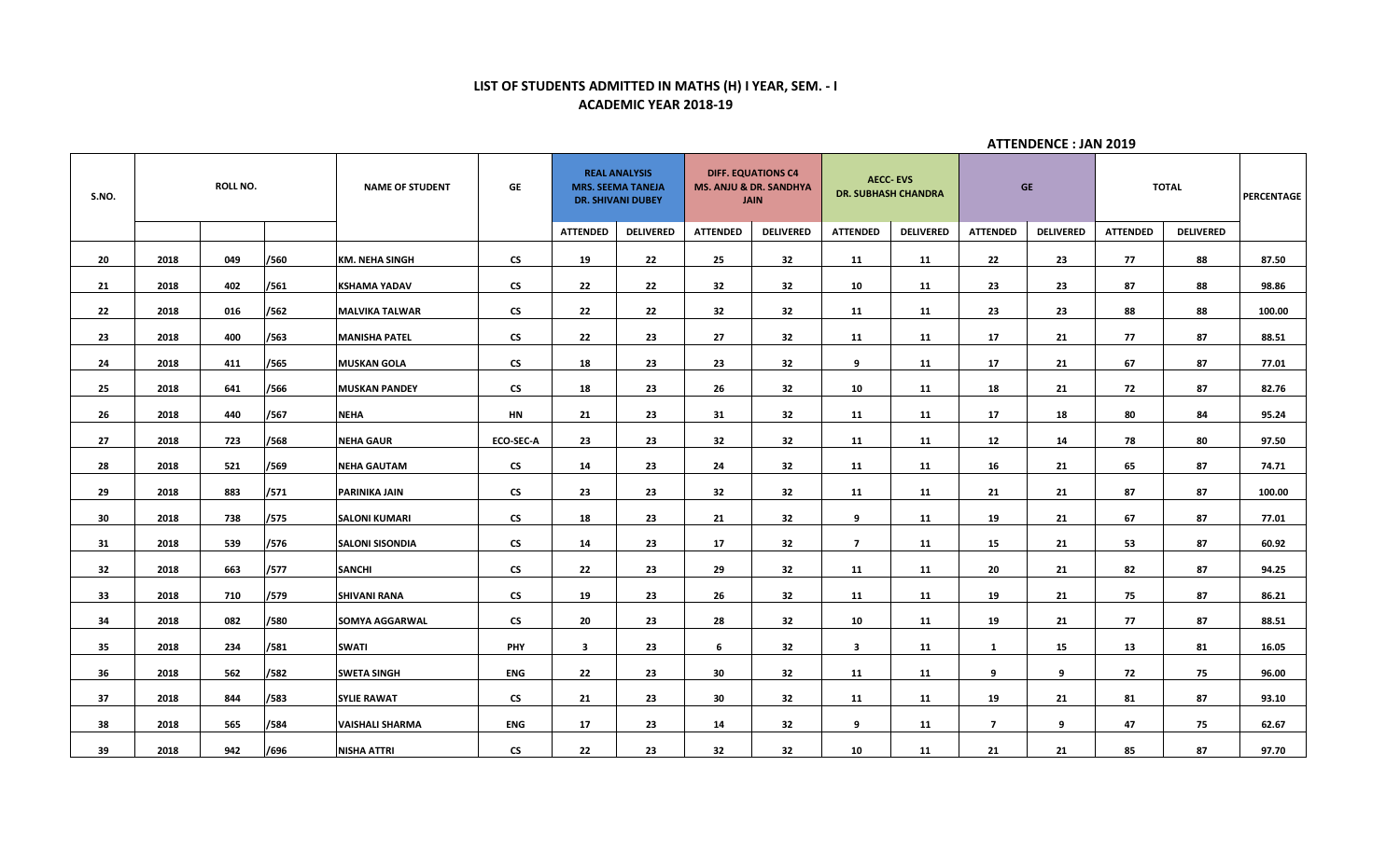# **LIST OF STUDENTS ADMITTED IN MATHS (H) I YEAR, SEM. - I ACADEMIC YEAR 2018-19**

| S.NO. | <b>ROLL NO.</b> |     | <b>NAME OF STUDENT</b> | <b>GE</b>             | <b>REAL ANALYSIS</b><br><b>MRS. SEEMA TANEJA</b><br><b>DR. SHIVANI DUBEY</b> |                 | <b>DIFF. EQUATIONS C4</b><br><b>MS. ANJU &amp; DR. SANDHYA</b><br><b>JAIN</b> |                 | <b>AECC-EVS</b><br><b>DR. SUBHASH CHANDRA</b> |                 | <b>GE</b>        |                 | TOTAL            |                 | <b>PERCENTAGE</b> |        |
|-------|-----------------|-----|------------------------|-----------------------|------------------------------------------------------------------------------|-----------------|-------------------------------------------------------------------------------|-----------------|-----------------------------------------------|-----------------|------------------|-----------------|------------------|-----------------|-------------------|--------|
|       |                 |     |                        |                       |                                                                              | <b>ATTENDED</b> | <b>DELIVERED</b>                                                              | <b>ATTENDED</b> | <b>DELIVERED</b>                              | <b>ATTENDED</b> | <b>DELIVERED</b> | <b>ATTENDED</b> | <b>DELIVERED</b> | <b>ATTENDED</b> | <b>DELIVERED</b>  |        |
| 40    | 2018            | 945 | /697                   | <b>NISHIKA SINGH</b>  | $\mathsf{CS}\phantom{0}$                                                     | 23              | 23                                                                            | 32              | 32                                            | 11              | 11               | 21              | 21               | 87              | 87                | 100.00 |
| 41    | 2018            | 946 | /698                   | <b>PRAGYA GOEL</b>    | <b>CS</b>                                                                    | 21              | 23                                                                            | 31              | 32                                            | 10              | 11               | 19              | 21               | 81              | 87                | 93.10  |
| 42    | 2018            | 943 | /699                   | <b>NISHU RATHI</b>    | $\mathsf{CS}\phantom{0}$                                                     | 21              | 23                                                                            | 28              | 32                                            |                 | 11               | 18              | 21               | 76              | 87                | 87.36  |
| 43    | 2018            | 967 | /721                   | YASHIKA               | <b>CS</b>                                                                    | 22              | 23                                                                            | 32              | 32                                            | 11              | 11               | 21              | 21               | 86              | 87                | 98.85  |
| 44    | 2018            | 970 | /727                   | <b>HIMANI CHAUHAN</b> | <b>CS</b>                                                                    | 23              | 23                                                                            | 32              | 32                                            | 11              | 11               | 21              | 21               | 87              | 87                | 100.00 |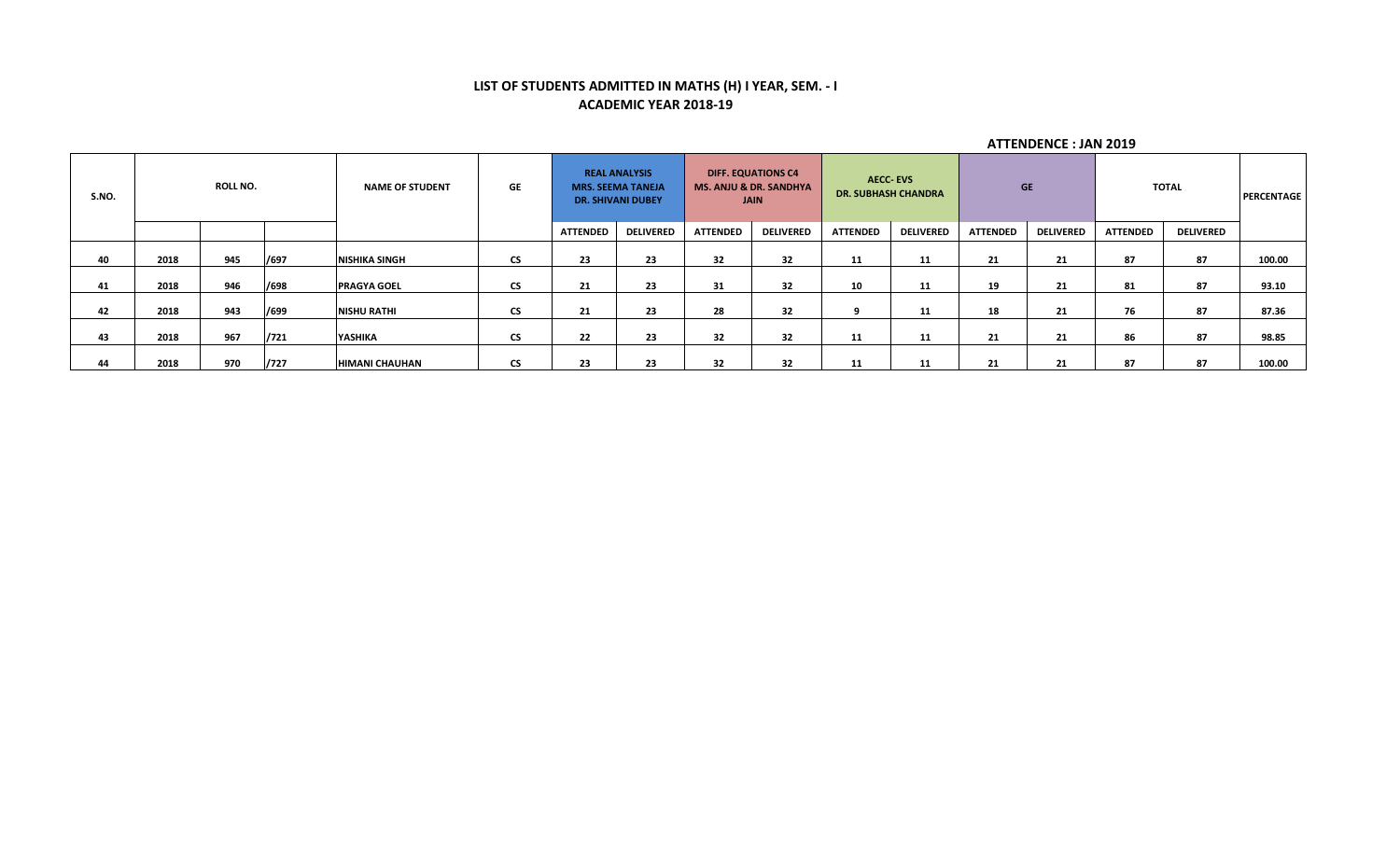## **VIVEKANANDA COLLEGE, VIVEK VIHAR, DELHI - 110095 LIST OF STUDENTS ADMITTED IN POL. SCI. (H) I YEAR, SEM. - I ACADEMIC YEAR 2018-19**

| S.NO.          | <b>ROLL NO.</b> |            | <b>NAME OF STUDENT</b> | AECC-<br>EN/HN            | GE        | POLITICAL PROCESS IN INDIA<br>DR. SMRITI MS. MUSKAN,<br><b>DR. GARGI</b> |                 | <b>POLITICAL THEORY:</b><br><b>CONCEPTS &amp; DEBATES</b><br><b>MS. SUNITA</b> |                         | <b>AECC-EN/HN</b><br><b>DR. VIVEK KUMAR GUPTA</b><br><b>DR. SHEETAL</b> |                         | <b>GE</b>        |                         | <b>TOTAL</b>     |                 | <b>PERCENTAGE</b> |       |
|----------------|-----------------|------------|------------------------|---------------------------|-----------|--------------------------------------------------------------------------|-----------------|--------------------------------------------------------------------------------|-------------------------|-------------------------------------------------------------------------|-------------------------|------------------|-------------------------|------------------|-----------------|-------------------|-------|
|                |                 |            |                        |                           |           |                                                                          | <b>ATTENDED</b> | <b>DELIVERED</b>                                                               | <b>ATTENDED</b>         | <b>DELIVERED</b>                                                        | <b>ATTENDED</b>         | <b>DELIVERED</b> | <b>ATTENDED</b>         | <b>DELIVERED</b> | <b>ATTENDED</b> | <b>DELIVERED</b>  |       |
| $\mathbf{1}$   | 2018            | 816        | /586                   | <b>AJITA RAKESH</b>       | <b>HN</b> | HS                                                                       | 15              | 18                                                                             | 16                      | 16                                                                      | 8                       | 9                | 17                      | 19               | 56              | 62                | 90.32 |
| $\overline{2}$ | 2018            | <b>196</b> | /587                   | <b>AKANSHA MISHRA</b>     |           | PHY                                                                      | 9               | 18                                                                             | 8                       | 16                                                                      |                         |                  | $\overline{\mathbf{3}}$ | 15               | 20              | 49                | 40.82 |
| 3 <sup>1</sup> | 2018            | 189        | /588                   | <b>ANKITA</b>             | <b>HN</b> | <b>HN</b>                                                                | 14              | 18                                                                             | 15                      | 16                                                                      | 5                       | 9                | 11                      | 18               | 45              | 61                | 73.77 |
| 4              | 2018            | 243        | /589                   | ANNANYA KAKKAR            | EN        | ENG                                                                      | 12              | 18                                                                             | 16                      | 16                                                                      | 9                       | 9                | 4                       | 9                | 41              | 52                | 78.85 |
| 5              | 2018            | 564        | /590                   | <b>ANSUIYA DASSI</b>      | EN        | ENG                                                                      | 16              | 18                                                                             | 15                      | 16                                                                      | 9                       | 9                | 9                       | 9                | 49              | 52                | 94.23 |
| 6              | 2018            | 034        | /591                   | ANUSHKA SHARMA            | EN        | <b>HS</b>                                                                | 12              | 18                                                                             | 14                      | 16                                                                      | 8                       | 9                | 12                      | 19               | 46              | 62                | 74.19 |
| $\overline{7}$ | 2018            | 546        | /592                   | <b>ARCHANA</b>            | <b>HN</b> | HN                                                                       | 15              | 18                                                                             | 16                      | 16                                                                      | $\overline{7}$          | 9                | 16                      | 18               | 54              | 61                | 88.52 |
| 8              | 2018            | 078        | /593                   | ASHIKA JAIN               | EN        | <b>HS</b>                                                                | 15              | 18                                                                             | 16                      | 16                                                                      | 9                       | 9                | 14                      | 19               | 54              | 62                | 87.10 |
| 9              | 2018            | 324        | /594                   | <b>BHANU PRIYA</b>        | HN        | <b>HN</b>                                                                | 14              | 18                                                                             | 15                      | 16                                                                      | 8                       | 9                | 8                       | 18               | 45              | 61                | 73.77 |
| 10             | 2018            | 062        | /595                   | <b>CHAMKI</b>             | EN        | HS                                                                       | 15              | 18                                                                             | 10                      | 16                                                                      | $\overline{7}$          | 9                | 12                      | 19               | 44              | 62                | 70.97 |
| 11             | 2018            | 380        | /597                   | GUNJAN                    | EN        | <b>ECO-SEC-A</b>                                                         | 16              | 18                                                                             | 14                      | 16                                                                      | 8                       | 9                | 13                      | 14               | 51              | 57                | 89.47 |
| 12             | 2018            | 042        | /598                   | <b>HARSHITA KHASPARYA</b> | EN        | HS                                                                       | 12              | 18                                                                             | 15                      | 16                                                                      | 9                       | 9                | 15                      | 19               | 51              | 62                | 82.26 |
| 13             | 2018            | 186        | /600                   | <b>IQRA SHEIKH</b>        | <b>HN</b> | <b>ECO-SEC-A</b>                                                         | 13              | 18                                                                             | 15                      | 16                                                                      | $\overline{\mathbf{3}}$ | 9                | 6                       | 14               | 37              | 57                | 64.91 |
| 14             | 2018            | 504        | /602                   | <b>JAYANTI</b>            | EN        | <b>HN</b>                                                                | 17              | 18                                                                             | 16                      | 16                                                                      | 9                       | 9                | 14                      | 18               | 56              | 61                | 91.80 |
| 15             | 2018            | 702        | /603                   | JYOTI YADAV               | EN        | <b>PHY</b>                                                               | 11              | 18                                                                             | 14                      | 16                                                                      | $\overline{7}$          | 9                | 8                       | 15               | 40              | 58                | 68.97 |
| 16             | 2018            | 031        | /604                   | <b>KAUSHIKI SHARMA</b>    | EN        | HN                                                                       | 10              | 18                                                                             | 13                      | 16                                                                      | 5                       | 9                | 9                       | 18               | 37              | 61                | 60.66 |
| 17             | 2018            | 115        | /605                   | <b>KEERTI SHARMA</b>      | EN        | HS                                                                       | 13              | 18                                                                             | 14                      | 16                                                                      | 6                       | 9                | 12                      | 19               | 45              | 62                | 72.58 |
| 18             | 2018            | 072        | /606                   | <b>KIRAN KARKI</b>        | EN        | HS                                                                       | 16              | 18                                                                             | 16                      | 16                                                                      | 9                       | 9                | 13                      | 19               | 54              | 62                | 87.10 |
| 19             | 2018            | 222        | /608                   | <b>KIRTI YADAV</b>        | EN        | <b>HS</b>                                                                | 15              | 18                                                                             | 16                      | 16                                                                      | 9                       | 9                | 15                      | 19               | 55              | 62                | 88.71 |
| 20             | 2018            | 387        | /609                   | <b>KUMARI JAYA</b>        | EN        | ENG                                                                      | 10              | 18                                                                             | $\overline{\mathbf{3}}$ | 16                                                                      | $\mathbf{3}$            | 9                | 3                       | 9                | 19              | 52                | 36.54 |
| 21             | 2018            | 223        | /610                   | <b>KUNWAR NUSHBA</b>      | EN        | <b>HN</b>                                                                | 14              | 18                                                                             | 15                      | 16                                                                      | 8                       | 9                | 13                      | 18               | 50              | 61                | 81.97 |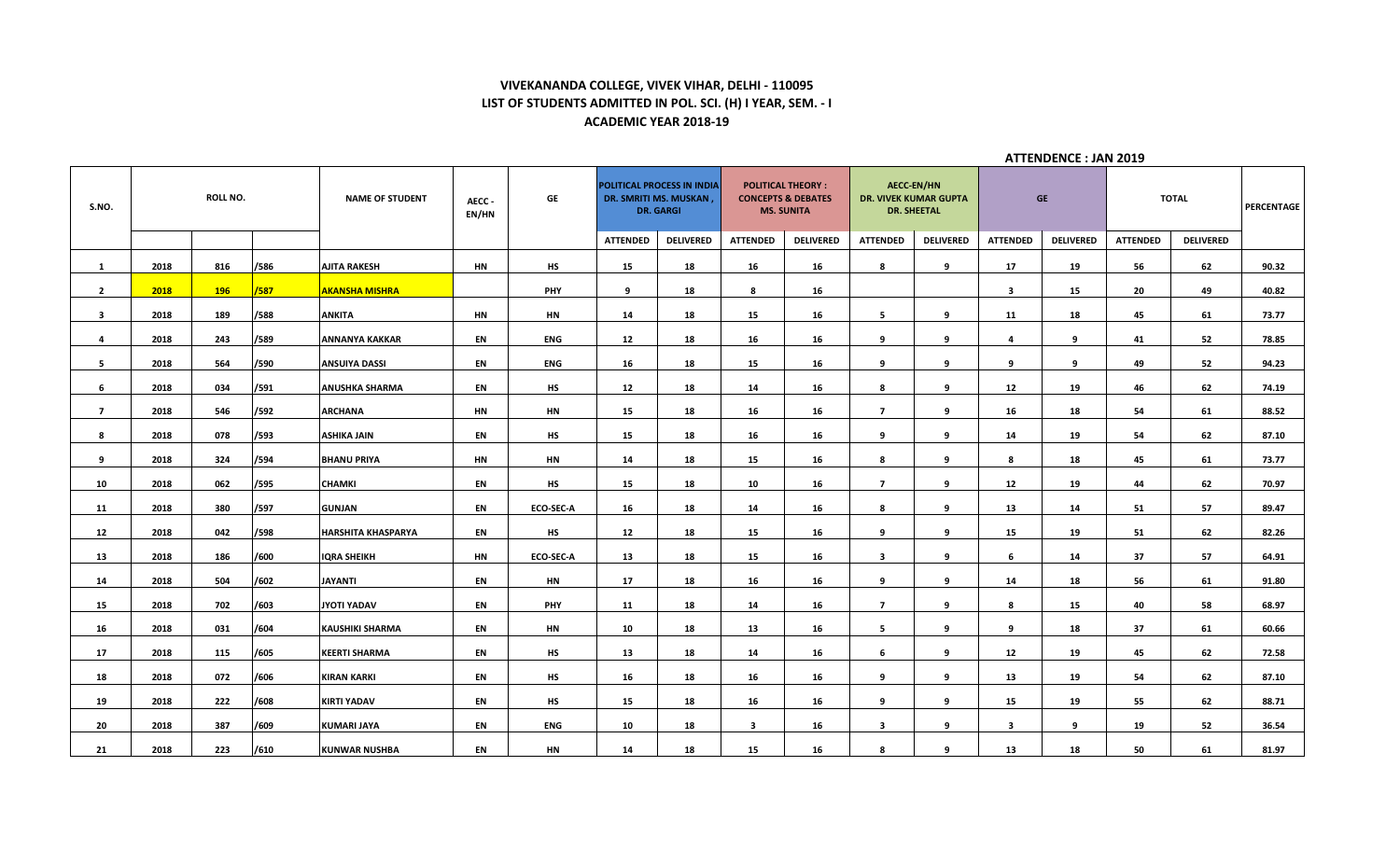# **LIST OF STUDENTS ADMITTED IN POL. SCI. (H) I YEAR, SEM. - I ACADEMIC YEAR 2018-19**

| S.NO. | ROLL NO. |             | <b>NAME OF STUDENT</b>         | AECC-<br>EN/HN | GE               | POLITICAL PROCESS IN INDIA<br>DR. SMRITI MS. MUSKAN,<br><b>DR. GARGI</b> |                  | <b>POLITICAL THEORY:</b><br><b>CONCEPTS &amp; DEBATES</b><br><b>MS. SUNITA</b> |                  | <b>AECC-EN/HN</b><br>DR. VIVEK KUMAR GUPTA<br><b>DR. SHEETAL</b> |                  | <b>GE</b>       |                  | <b>TOTAL</b>    |                  | <b>PERCENTAGE</b> |
|-------|----------|-------------|--------------------------------|----------------|------------------|--------------------------------------------------------------------------|------------------|--------------------------------------------------------------------------------|------------------|------------------------------------------------------------------|------------------|-----------------|------------------|-----------------|------------------|-------------------|
|       |          |             |                                |                |                  | <b>ATTENDED</b>                                                          | <b>DELIVERED</b> | <b>ATTENDED</b>                                                                | <b>DELIVERED</b> | <b>ATTENDED</b>                                                  | <b>DELIVERED</b> | <b>ATTENDED</b> | <b>DELIVERED</b> | <b>ATTENDED</b> | <b>DELIVERED</b> |                   |
| 22    | 2018     | /611<br>713 | LAXMI                          | EN             | <b>ECO-SEC-A</b> | 17                                                                       | 18               | 16                                                                             | 16               | 9                                                                | 9                | 10              | 14               | 52              | 57               | 91.23             |
| 23    | 2018     | 460<br>/612 | <b>LEEMA TYAGI</b>             | EN             | HS               | 11                                                                       | 18               | 15                                                                             | 16               | 9                                                                | 9                | 14              | 19               | 49              | 62               | 79.03             |
| 24    | 2018     | 519<br>/613 | LUMI KIPA                      | EN             | <b>ENG</b>       | 9                                                                        | 18               | 12                                                                             | 16               | -5                                                               | 9                | 8               | 9                | 34              | 52               | 65.38             |
| 25    | 2018     | /615<br>285 | <b>MEGHA</b>                   | <b>HN</b>      | ΗN               | 14                                                                       | 18               | 13                                                                             | 16               | 6                                                                | 9                | 9               | 18               | 42              | 61               | 68.85             |
| 26    | 2018     | /616<br>143 | <b>MISHRA RIDDHI MITHILESH</b> | EN             | HS               | 11                                                                       | 18               | 10                                                                             | 16               | -5                                                               | 9                | 10              | 19               | 36              | 62               | 58.06             |
| 27    | 2018     | 121<br>/617 | <b>MUSKAN</b>                  | EN             | <b>HS</b>        | 13                                                                       | 18               | 14                                                                             | 16               | 4                                                                | 9                | 10              | 19               | 41              | 62               | 66.13             |
| 28    | 2018     | /618<br>006 | <b>MUSKAN RAWAT</b>            | EN             | HS               | 11                                                                       | 18               | 16                                                                             | 16               | 9                                                                | 9                | 17              | 19               | 53              | 62               | 85.48             |
| 29    | 2018     | /619<br>096 | <b>NANCY</b>                   | EN             | PHY              | 10                                                                       | 18               | 14                                                                             | 16               | 5                                                                | 9                | $\overline{7}$  | 15               | 36              | 58               | 62.07             |
| 30    | 2018     | /620<br>125 | <b>NILIN SHARMA</b>            | EN             | <b>HS</b>        | 14                                                                       | 18               | 15                                                                             | 16               | 6                                                                | 9                | 14              | 19               | 49              | 62               | 79.03             |
| 31    | 2018     | 129<br>/621 | <b>POOJA</b>                   | EN             | <b>HS</b>        | 14                                                                       | 18               | 15                                                                             | 16               | $\overline{ }$                                                   | 9                | 10              | 19               | 46              | 62               | 74.19             |
| 32    | 2018     | /622<br>468 | <b>POOJA</b>                   | <b>HN</b>      | HN               | 18                                                                       | 18               | 16                                                                             | 16               | 9                                                                | 9                | 16              | 18               | 59              | 61               | 96.72             |
| 33    | 2018     | /623<br>475 | <b>POOJA KUMARI</b>            | EN             | <b>HS</b>        | 17                                                                       | 18               | 16                                                                             | 16               | - 5                                                              | 9                | 12              | 12               | 50              | 55               | 90.91             |
| 34    | 2018     | /624<br>495 | <b>PRAGATI YADUVANSHI</b>      | EN             | <b>ENG</b>       | 9                                                                        | 18               | 12                                                                             | 16               | $\mathbf{1}$                                                     | 9                | 6               | 9                | 28              | 52               | 53.85             |
| 35    | 2018     | /625<br>631 | <b>RAICHAL</b>                 | EN             | ENG              | 16                                                                       | 18               | 16                                                                             | 16               | 4                                                                | 9                | 9               | 9                | 45              | 52               | 86.54             |
| 36    | 2018     | 040<br>/626 | <b>RASHMI UPADHYAY</b>         | EN             | <b>ENG</b>       | 17                                                                       | 18               | 16                                                                             | 16               | 5                                                                | 9                | 9               | q                | 47              | 52               | 90.38             |
| 37    | 2018     | 726<br>/627 | <b>SABIHA MALIK</b>            | EN             | HS               | 13                                                                       | 18               | 14                                                                             | 16               | $\overline{\mathbf{3}}$                                          | 9                | 8               | 19               | 38              | 62               | 61.29             |
| 38    | 2018     | 001<br>/628 | <b>SHIKHA KAUSHIK</b>          | EN             | HN               | 15                                                                       | 18               | 16                                                                             | 16               | -5                                                               | 9                | $\mathbf 0$     | $\mathbf 0$      | 36              | 43               | 83.72             |
| 39    | 2018     | /629<br>885 | <b>SHIVANI</b>                 | HN             | HN               | 15                                                                       | 18               | 16                                                                             | 16               | $\mathbf{3}$                                                     | 9                | 10              | 18               | 44              | 61               | 72.13             |
| 40    | 2018     | /630<br>012 | SHIVANI AGGARWAL               | EN             | ECO-SEC-A        | 12                                                                       | 18               | 14                                                                             | 16               | $\overline{a}$                                                   | 9                | 5               | 14               | 35              | 57               | 61.40             |
| 41    | 2018     | 297<br>/631 | <b>SHIVANI PARCHA</b>          | <b>HN</b>      | HN               | 17                                                                       | 18               | 14                                                                             | 16               | $\overline{ }$                                                   | 9                | 13              | 18               | 51              | 61               | 83.61             |
| 42    | 2018     | 227<br>/632 | <b>SHWETA</b>                  | <b>HN</b>      | HN               | 13                                                                       | 18               | 16                                                                             | 16               | 5                                                                | 9                | 12              | 18               | 46              | 61               | 75.41             |
| 43    | 2018     | /633<br>457 | <b>SIMRAN TYAGI</b>            | EN             | <b>HS</b>        | 14                                                                       | 18               | 15                                                                             | 16               | 4                                                                | 9                | 11              | 19               | 44              | 62               | 70.97             |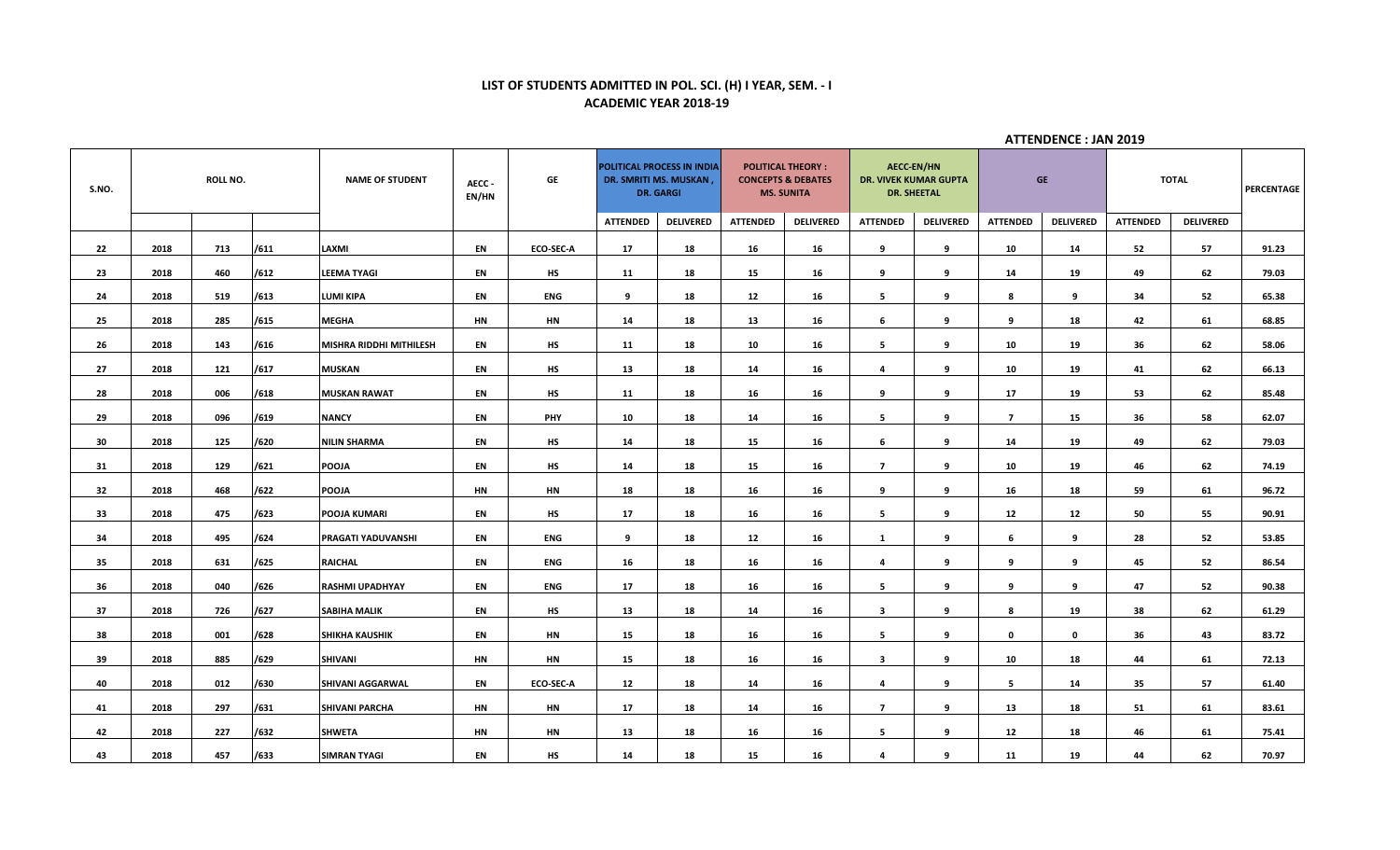# **LIST OF STUDENTS ADMITTED IN POL. SCI. (H) I YEAR, SEM. - I ACADEMIC YEAR 2018-19**

| S.NO. | <b>ROLL NO.</b> |     | <b>NAME OF STUDENT</b><br>AECC-<br>EN/HN |                       | GE        |                  | <b>POLITICAL PROCESS IN INDIA</b><br>DR. SMRITI MS. MUSKAN,<br><b>DR. GARGI</b> |                  | <b>POLITICAL THEORY:</b><br><b>CONCEPTS &amp; DEBATES</b><br><b>MS. SUNITA</b> |                  | AECC-EN/HN<br><b>DR. VIVEK KUMAR GUPTA</b><br><b>DR. SHEETAL</b> |                  | <b>GE</b>       |                  | <b>TOTAL</b>    |                  |       |
|-------|-----------------|-----|------------------------------------------|-----------------------|-----------|------------------|---------------------------------------------------------------------------------|------------------|--------------------------------------------------------------------------------|------------------|------------------------------------------------------------------|------------------|-----------------|------------------|-----------------|------------------|-------|
|       |                 |     |                                          |                       |           |                  | <b>ATTENDED</b>                                                                 | <b>DELIVERED</b> | <b>ATTENDED</b>                                                                | <b>DELIVERED</b> | <b>ATTENDED</b>                                                  | <b>DELIVERED</b> | <b>ATTENDED</b> | <b>DELIVERED</b> | <b>ATTENDED</b> | <b>DELIVERED</b> |       |
| 44    | 2018            | 431 | /634                                     | <b>SOMIYA</b>         | <b>HN</b> | <b>ECO-SEC-A</b> | 16                                                                              | 18               | 16                                                                             | 16               | $\overline{\phantom{a}}$                                         | q                | 9               | 14               | 48              | 57               | 84.21 |
| 45    | 2018            | 418 | /635                                     | <b>SWATI CHAUHAN</b>  | EN        | <b>ECO-SEC-A</b> | 14                                                                              | 18               | 16                                                                             | 16               | 5                                                                | q                | 11              | 14               | 46              | 57               | 80.70 |
| 46    | 2018            | 332 | /636                                     | <b>SWETHA</b>         | EN        | HS               | 13                                                                              | 18               | 16                                                                             | 16               | $\overline{\mathbf{3}}$                                          | q                | 12              | 19               | 44              | 62               | 70.97 |
| 47    | 2018            | 494 | /637                                     | <b>TANNU</b>          | HN        | HS               | 13                                                                              | 18               | 15                                                                             | 16               | $\overline{\phantom{a}}$                                         | q                | 15              | 19               | 50              | 62               | 80.65 |
| 48    | 2018            | 478 | /638                                     | <b>TANNU PANCHAL</b>  | EN.       | <b>COMM</b>      | 13 <sup>7</sup>                                                                 | 18               | <b>15</b>                                                                      | 16               | 2 <sup>7</sup>                                                   | 9                |                 |                  | 30 <sub>2</sub> | $-43$            | 69.77 |
| 49    | 2018            | 219 | /639                                     | URVASHI               | EN        | <b>COMM</b>      | 16                                                                              | 18               | 15                                                                             | 16               | 4                                                                | $\mathbf{q}$     | 14              | 17               | 49              | 60               | 81.67 |
| 50    | 2018            | 385 | /640                                     | <b>VANDANA</b>        | <b>HN</b> | <b>HN</b>        | 14                                                                              | 18               | 16                                                                             | 16               | 6                                                                | $\mathbf{q}$     | 16              | 18               | 52              | 61               | 85.25 |
| 51    | 2018            | 414 | /641                                     | <b>VANDANA</b>        | EN        | <b>COMM</b>      | 15                                                                              | 18               | 15                                                                             | 16               | 4                                                                | $\mathbf{q}$     | 15              | 17               | 49              | 60               | 81.67 |
| 52    | 2018            | 960 | 713                                      | <b>PINKI KUMARI</b>   | <b>HN</b> | <b>HN</b>        | 17                                                                              | 18               | 16                                                                             | 16               | 6                                                                | 9                | 15              | 18               | 54              | 61               | 88.52 |
| 53    | 2018            | 958 | 714                                      | <b>USHA PRAJAPATI</b> | <b>HN</b> | <b>HN</b>        | 16                                                                              | 18               | 16                                                                             | 16               | $\overline{ }$                                                   | 9                | 16              | 18               | 55              | 61               | 90.16 |
| 54    | 2018            |     | 732                                      | <b>SAPNA KOTKHARI</b> | EN        | ENG              | 14                                                                              | 18               | 16                                                                             | 16               | 6                                                                | ٩                | q               | $\Omega$         | 45              | 52               | 86.54 |
|       |                 |     |                                          |                       |           |                  |                                                                                 |                  | 16                                                                             |                  |                                                                  |                  |                 |                  |                 |                  |       |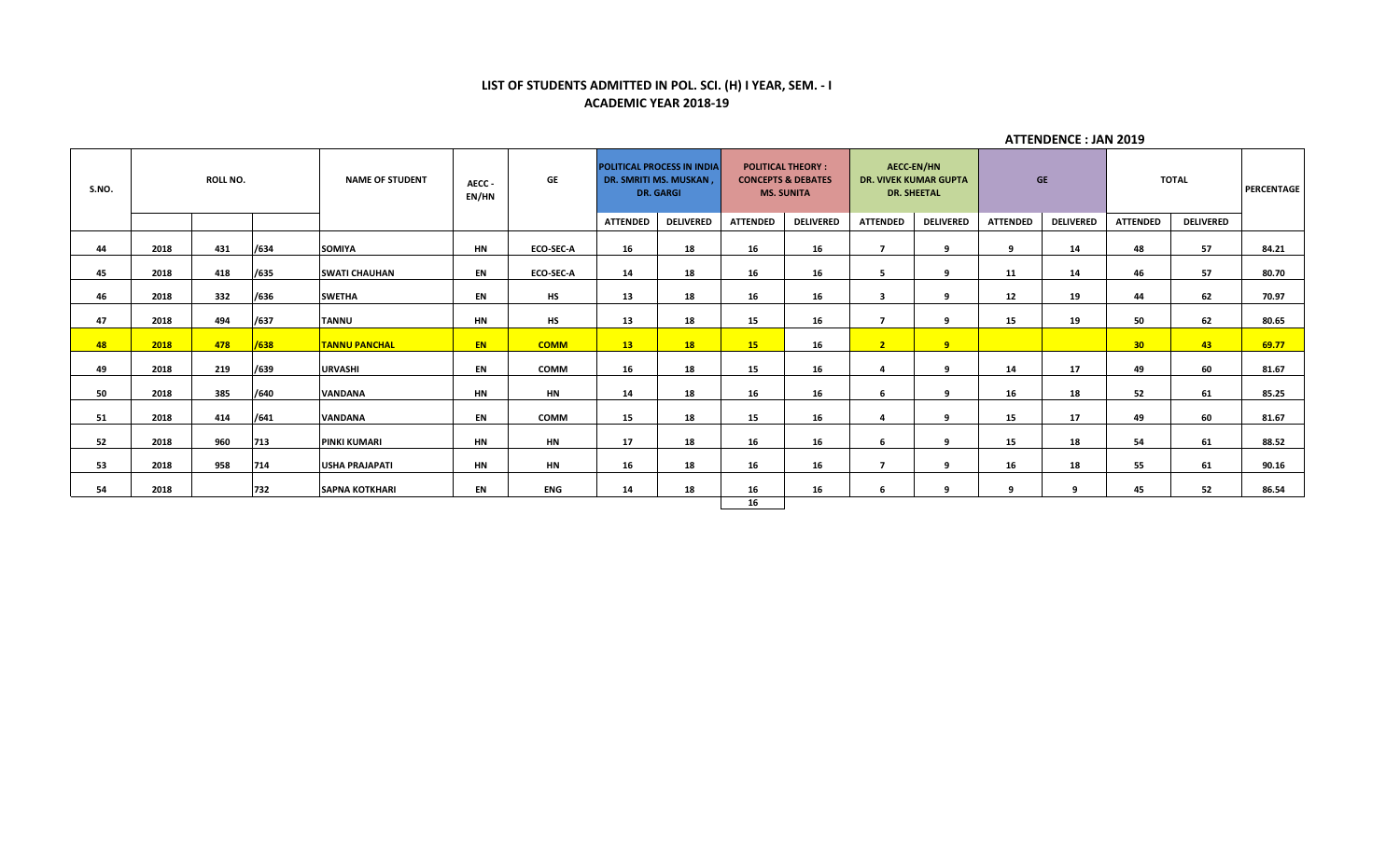# **VIVEKANANDA COLLEGE, VIVEK VIHAR, DELHI - 110095 LIST OF STUDENTS ADMITTED IN SANSKRIT (H) I YEAR, SEM. - I ACADEMIC YEAR 2018-19**

| S.NO.          | ROLL NO. |     | <b>NAME OF STUDENT</b> | <b>AECC-SKT</b>       | GE         | <b>GEETA ME AATM</b><br><b>PRABHANDAN</b><br>DR. D.D. KASHYAP |                 | $C-3$<br><b>DR. KAMINI TANEJA</b> |                 | <b>AECC-SKT</b><br><b>SKT LIT MIL</b><br><b>DR. VEDANIDHI</b> |                         | <b>GE</b>        |                         | <b>TOTAL</b>     |                 | PERCENTAGE       |       |
|----------------|----------|-----|------------------------|-----------------------|------------|---------------------------------------------------------------|-----------------|-----------------------------------|-----------------|---------------------------------------------------------------|-------------------------|------------------|-------------------------|------------------|-----------------|------------------|-------|
|                |          |     |                        |                       |            |                                                               | <b>ATTENDED</b> | <b>DELIVERED</b>                  | <b>ATTENDED</b> | <b>DELIVERED</b>                                              | <b>ATTENDED</b>         | <b>DELIVERED</b> | <b>ATTENDED</b>         | <b>DELIVERED</b> | <b>ATTENDED</b> | <b>DELIVERED</b> |       |
| $\mathbf{1}$   | 2018     | 169 | /642                   | <b>AAKRITI DOBHAL</b> | <b>SKT</b> | <b>HN</b>                                                     | 12              | 18                                | 10              | 19                                                            | 6                       | 11               | 9                       | 18               | 37              | 66               | 56.06 |
| $\overline{2}$ | 2018     | 525 | /644                   | <b>AASTHA SINGH</b>   | <b>SKT</b> | <b>HS</b>                                                     | 12              | 18                                | 12              | 19                                                            | $\overline{7}$          | 11               | 15                      | 19               | 46              | 67               | 68.66 |
| 3              | 2018     | 613 | /645                   | <b>ADITI BHATT</b>    | <b>SKT</b> | <b>HN</b>                                                     | 4               | 18                                | $\overline{7}$  | 19                                                            | $\overline{2}$          | 11               | 6                       | 18               | 19              | 66               | 28.79 |
| 4              | 2018     | 764 | /646                   | <b>ASHA</b>           | <b>SKT</b> | HN                                                            | 12              | 18                                | 15              | 19                                                            | 9                       | 11               | 13                      | 18               | 49              | 66               | 74.24 |
| 5              | 2018     | 618 | /647                   | <b>DIMPLE KAIN</b>    | <b>SKT</b> | COMM                                                          | 12              | 18                                | 17              | 19                                                            | $\mathbf{3}$            | 11               | $\overline{7}$          | 17               | 39              | 65               | 60.00 |
|                |          |     |                        |                       |            |                                                               |                 |                                   |                 |                                                               |                         |                  |                         |                  |                 |                  |       |
| 6              | 2018     | 116 | /648                   | <b>DIMPLE SHARMA</b>  | <b>SKT</b> | <b>HS</b>                                                     | 8               | 18                                | $\overline{ }$  | 19                                                            | $\overline{\mathbf{3}}$ | 11               | 15                      | 19               | 33              | 67               | 49.25 |
| $\overline{ }$ | 2018     | 772 | /649                   | <b>DIPSHI</b>         | <b>SKT</b> | HN                                                            | 14              | 18                                | 13              | 19                                                            | $\overline{ }$          | 11               | 13                      | 18               | 47              | 66               | 71.21 |
| 8              | 2018     | 696 | /650                   | <b>ISHIKA BHATI</b>   | <b>SKT</b> | HN                                                            | 10              | 18                                | 12              | 19                                                            | 8                       | 11               | 11                      | 18               | 41              | 66               | 62.12 |
| 9              | 2018     | 740 | /651                   | <b>JANVI</b>          | <b>SKT</b> | <b>HS</b>                                                     | $\overline{a}$  | 18                                | $\mathbf{0}$    | 19                                                            | $\overline{a}$          | 11               | 5                       | 19               | 13              | 67               | 19.40 |
| 10             | 2018     | 119 | /652                   | <b>JYOTI SHARMA</b>   | SKT        | <b>HS</b>                                                     | 12              | 18                                | 16              | 19                                                            | 4                       | 11               | 17                      | 19               | 49              | 67               | 73.13 |
| 11             | 2018     | 744 | /653                   | <b>JYOTI VERMA</b>    | <b>SKT</b> | HN                                                            | 8               | 18                                | 12              | 19                                                            | $\overline{2}$          | 11               | 6                       | 18               | 28              | 66               | 42.42 |
| 12             | 2018     | 840 | /655                   | <b>KALPANA</b>        | <b>SKT</b> | <b>HN</b>                                                     | $\mathbf 0$     | 18                                | $\mathbf 0$     | 19                                                            | $\mathbf{0}$            | 11               | $\mathbf 0$             | 18               | $\mathbf{0}$    | 66               | 0.00  |
|                |          |     |                        |                       |            |                                                               |                 |                                   |                 |                                                               |                         |                  |                         |                  |                 |                  |       |
| 13             | 2018     | 509 | /656                   | <b>KAVITA</b>         | <b>SKT</b> | HN                                                            | 14              | 18                                | 10              | 19                                                            | $\overline{2}$          | 11               | 3                       | 18               | 29              | 66               | 43.94 |
| 14             | 2018     | 298 | /658                   | <b>KIRNANCY</b>       | <b>SKT</b> | HN                                                            | 10              | 18                                | 16              | 19                                                            | 6                       | 11               | $\overline{7}$          | 18               | 39              | 66               | 59.09 |
| 15             | 2018     | 609 | /659                   | <b>KM AARTI</b>       | <b>SKT</b> | HS                                                            | 11              | 18                                | 15              | 19                                                            | $\overline{7}$          | 11               | 13                      | 19               | 46              | 67               | 68.66 |
| 16             | 2018     | 785 | /660                   | KM KUM SNADHYA TIVARI | <b>SKT</b> | <b>COMM</b>                                                   | 12              | 18                                | 6               | 19                                                            | -1                      | 11               | $\overline{\mathbf{z}}$ | 17               | 26              | 65               | 40.00 |